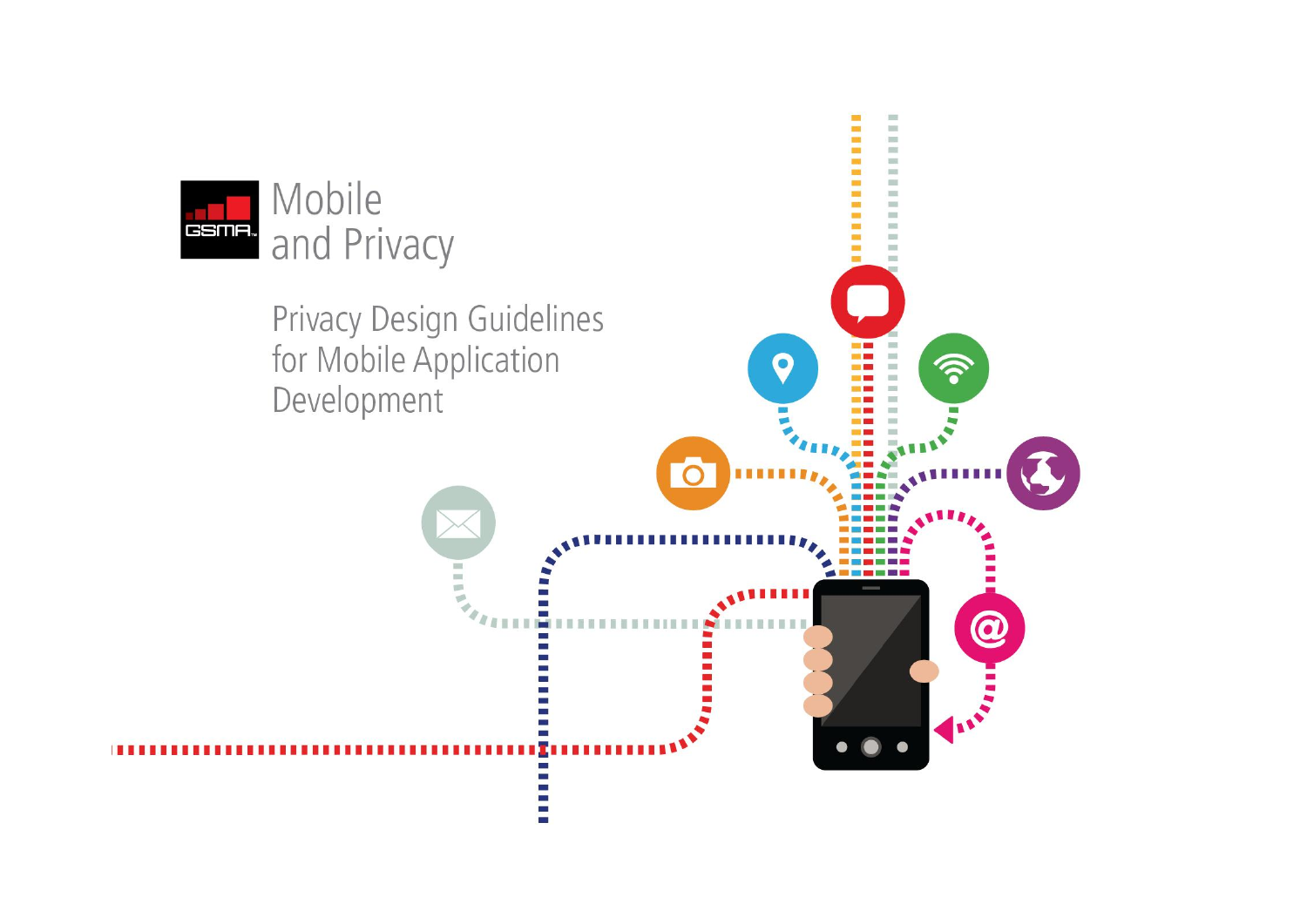© GSM Association 2012 February 2012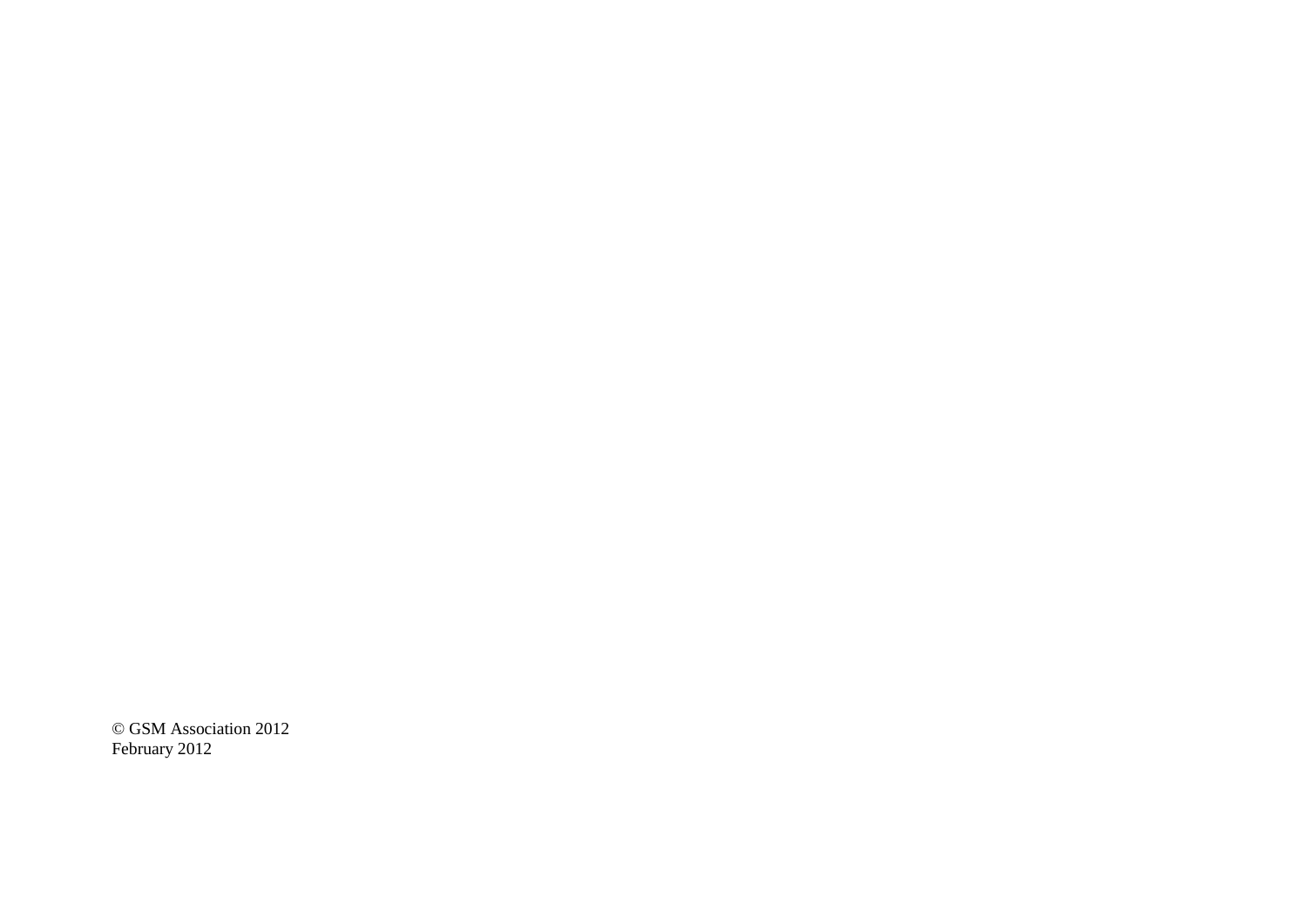## Table of contents

| $\sim$ 2 |
|----------|
|          |
|          |
|          |
|          |
|          |
|          |
|          |
| 27       |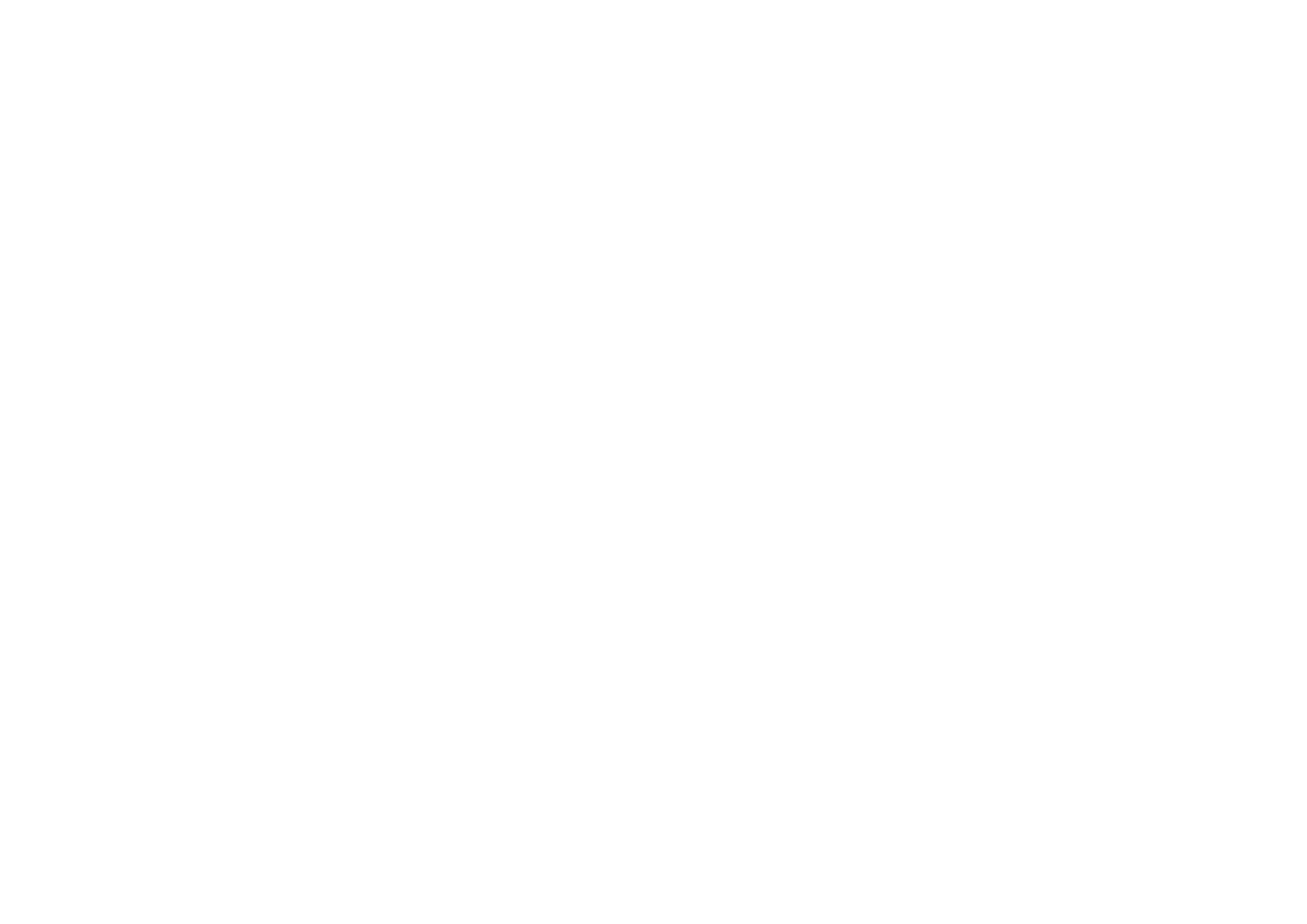#### **Introduction**

#### **Background**

The emergence of open mobile platforms and the convergence of mobile and the 'web' has created a vibrant and dynamic mobile ecosystem that enables individuals to shape and present rich personal identities online, connect with communities of their choice, and engage with innovative, applications and services. Much of this relies on the real-time access and use of personal information that is often transferred globally between applications, devices, and companies.

While these abilities serve as a powerful enabler for innovative business models and the personalisation of applications and services, they may also provide a vehicle for malicious or surreptitious access to a user's personal information. Even applications that legitimately access and use personal information may fail to meet the *privacy expectation of users and undermine their confidence and trust in organisations and the wider mobile ecosystem*. Problems occur when users are not given clear and transparent notice of an application's access to and use of their personal information, or when they are not given an opportunity to express meaningful choice and control over the use of their information for secondary purposes and beyond that necessary to the operation of an application or service.

The GSMA recently published a set of universal mobile privacy principles that describe the way in which mobile consumers' privacy could be respected and protected. These guidelines seek to articulate those principles in functional terms for mobile application design.

#### **Scope**

These guidelines apply privacy design principles to applications and their related services designed for mobile devices. They are intended to apply to all parties in the application or service delivery chain that are responsible for collecting and processing a user's personal information – developers, device manufacturers, platforms, and OS companies, mobile operators, advertisers and analytics companies.

#### **Purpose**

Applications and their related services should create good privacy experiences and engender trust and confidence. Key to realising these objectives is a robust and effective framework for the protection of privacy, based on the principles of transparency, choice and control.

These guidelines adopt a *Privacy by Design* approach and are intended to help ensure that mobile applications are developed in ways that respect and protect the privacy of users and their personal information. *Privacy by Design* is also about recognising that users have privacy interests (expectations, needs, wants and concerns) that must be addressed in a proactive manner from the start and not as an afterthought or an 'add-on'. The guidelines encourage the development, delivery and operation of mobile applications that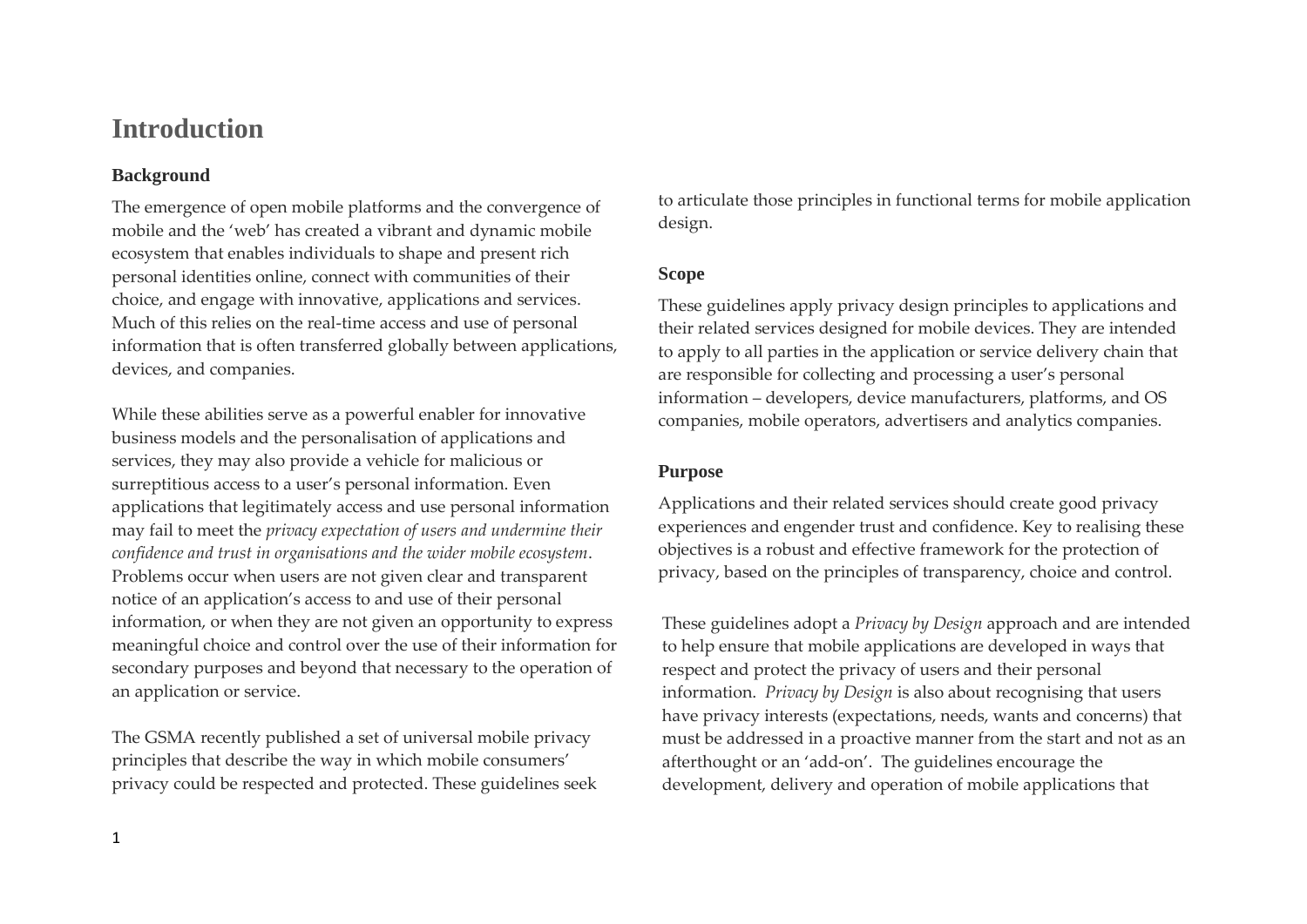put users first and help them understand (at a minimum):

- what personal information a mobile application may access. collect and use
- what the information will be used for, and why, and
- how users may exercise choice and control over this use.

Examples are provided with each guideline and some illustrative use cases are presented in a separate Annex.

## **Definitions**

**Active consent:** This means a user is given a clear opportunity to agree a specific and notified use of their personal information. Active consent would apply to secondary non-obvious use of a user's personal information, and/or applications that have additional privacy implications for users such as an app requesting a user's location where such data is not necessary to the functioning of the application. Active consent must be captured in a way so that consent is not the default option.

**Application:** Where we use the term 'Application' or 'App', we intend it to be broad in scope; it may include a native application, an application or script running within a specific runtime, or a widget or script running within a browser environment.

**Location data:** Information that identifies the geographical location of a user's device, which may include Cell ID, GPS, Wifi or other less granular information such as village or town.

**Personal information:** There are lots of legal definitions of personal information, but in its simplest terms, it means information that relates to an individual and that you could use to identify them, contact or locate them.

Personal information may include:

- data collected directly from a user via an application's user interface (name, address, date of birth)
- data that is gathered indirectly such as mobile phone number, IMEI or UDID
- data gathered about a user's behaviour, such as location data, webbrowsing data or the applications used which is linked to a unique profile
- user-generated data such as contact lists, videos and photos, messages, emails, notes, and call logs.

To be identified, an individual need not be known by name – a user may be identified even when their information is associated only with a unique identifier such as a Unique Device Identifier.

There are categories of information that may be considered '**sensitive**' and which may need additional security. This may, for example, include log-on credentials, registration and financial details, and information about a person's health for example.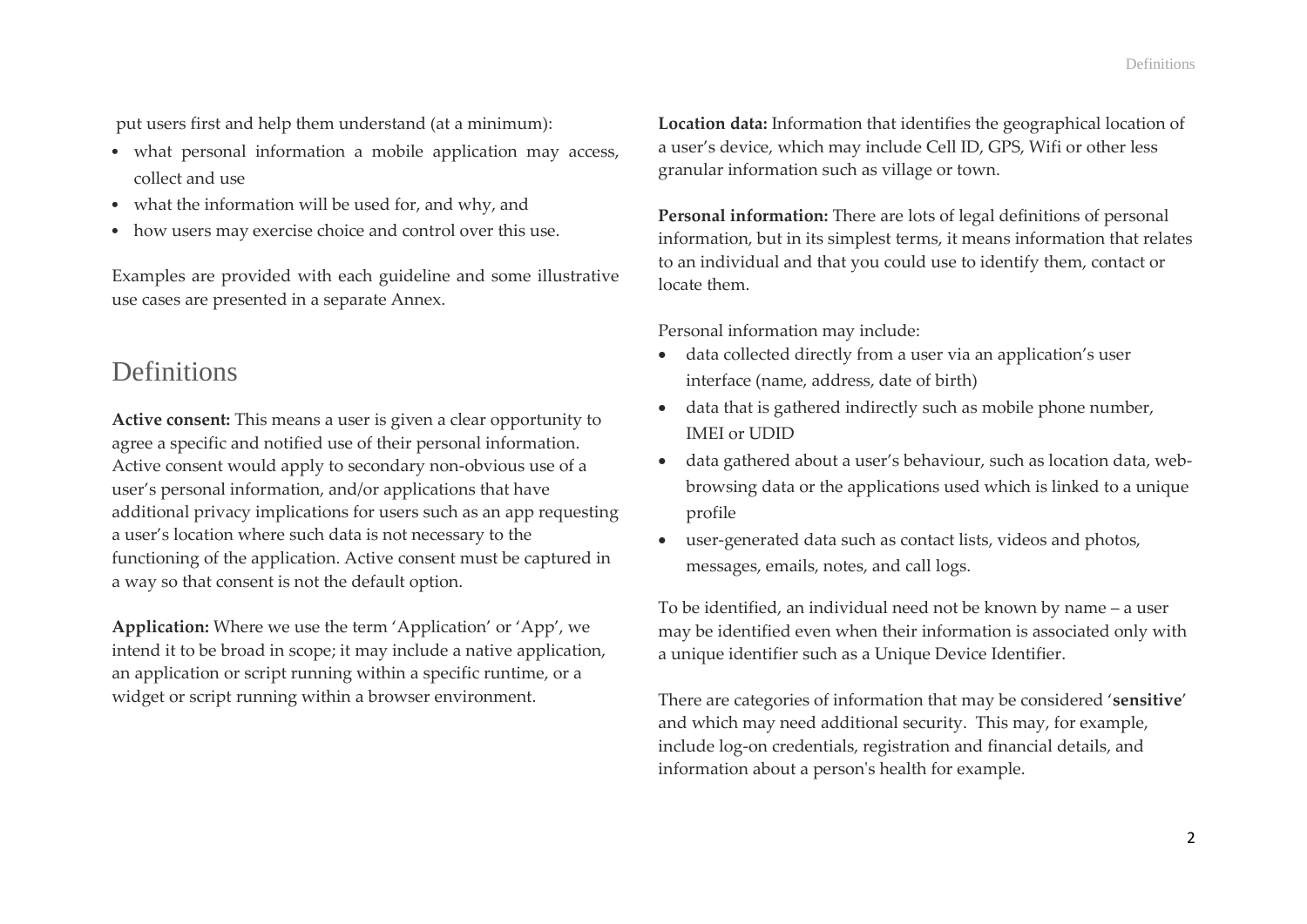Definitions

**Privacy:** Privacy is a dynamic concept that can mean different things to different people. For the purposes of these guidelines, privacy is defined as the ability of individuals to know how their personal information will be collected, shared and used, and to exercise choice and control over its use.

**User:** The end user of applications and related services.



3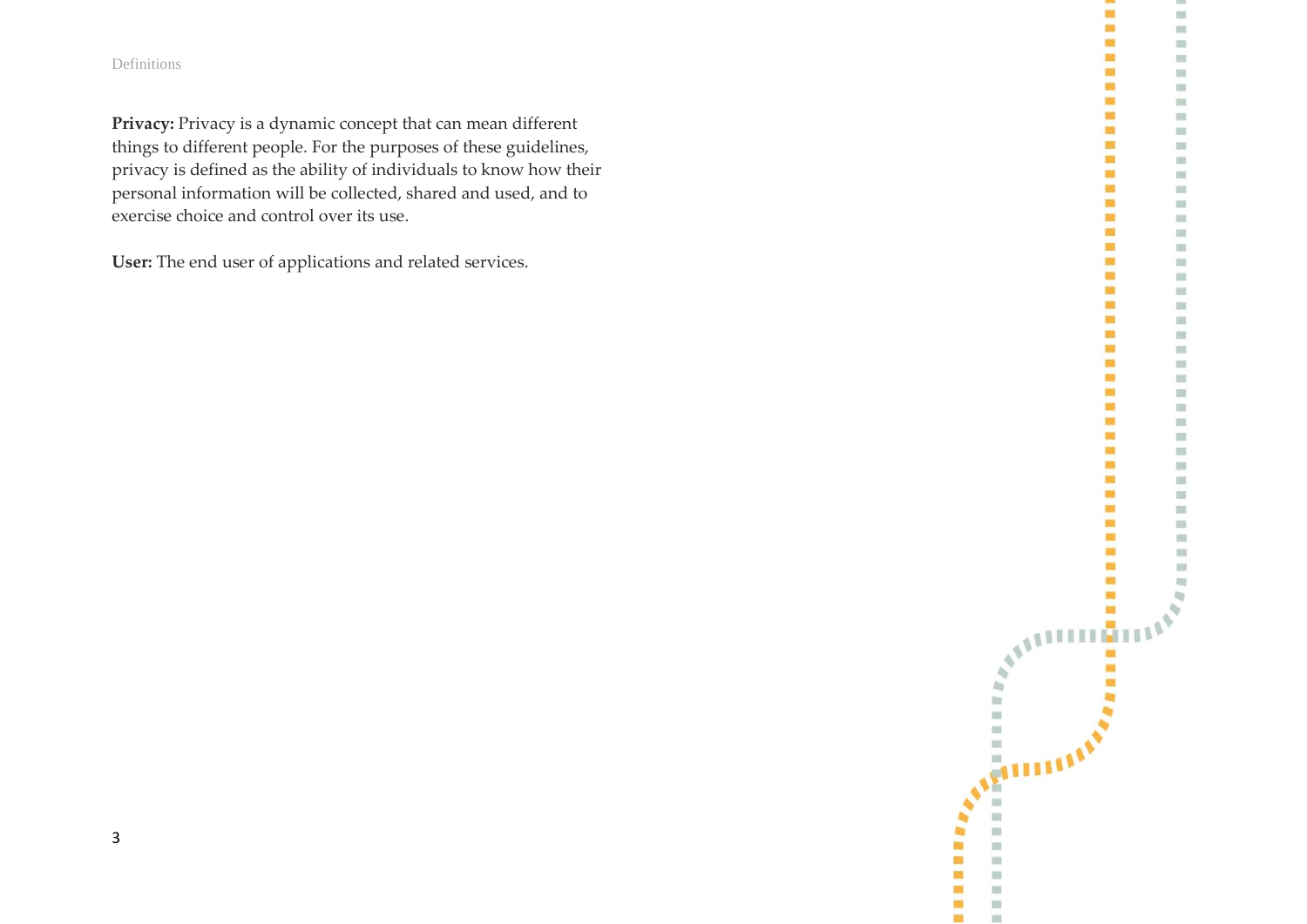## Transparency, choice and control — putting the user first

A key aspect of fostering confidence and trust in applications is being open with users and letting them know:

- who's collecting and using their personal information
- why personal information is being used
- what personal information is being shared, with whom and for what purposes.

Users should have enough information to make an informed choice about whether to use an application and the consequences of doing so. Some of this information may be obvious before a user downloads or activates an application and so makes no additional disclosures about an application necessary.

#### **In short**:

- **Be transparent:** Tell users who you are, what personal information you require, what you intend to do with it and who you intend to share it with (and why!) — but don't overburden them with prompts!
- **Help users manage their privacy**: Make them aware of an application's privacy default settings.
- **Give users easy to understand choices and mechanisms for managing their privacy:** Make it easy not hard — they'll like you better for it.

| <b>Guideline</b>                                                                                                                                                         | <b>Implementation</b>                                                                                                                                                                                                                                                                                                                 | Use case and examples                                                                                                                                                                                                                                                                                                                                     |
|--------------------------------------------------------------------------------------------------------------------------------------------------------------------------|---------------------------------------------------------------------------------------------------------------------------------------------------------------------------------------------------------------------------------------------------------------------------------------------------------------------------------------|-----------------------------------------------------------------------------------------------------------------------------------------------------------------------------------------------------------------------------------------------------------------------------------------------------------------------------------------------------------|
| TCC1<br>Do not surreptitiously access or collect<br>personal information.<br>An application must not secretly<br>access and collect personal<br>information about users. | Before a user downloads or activates an<br>application, he or she must be presented with<br>information about:<br>what personal information an<br>$\bullet$<br>application will access, collect and use<br>what personal information will be<br>$\bullet$<br>stored (on the device and remotely)<br>what personal information will be | An application must not access a user's location if the<br>application isn't a location based service app. If<br>location data is secondary to the app and needed to<br>meet other commercial objectives then you need to<br>get a user's active consent (see the 'location privacy'<br>section below).<br>An application must not access and use contact |
|                                                                                                                                                                          | shared, with whom it will be shared<br>and for what purpose                                                                                                                                                                                                                                                                           | details held in a device's address book unless this is<br>part of the apps functionality clearly explained to                                                                                                                                                                                                                                             |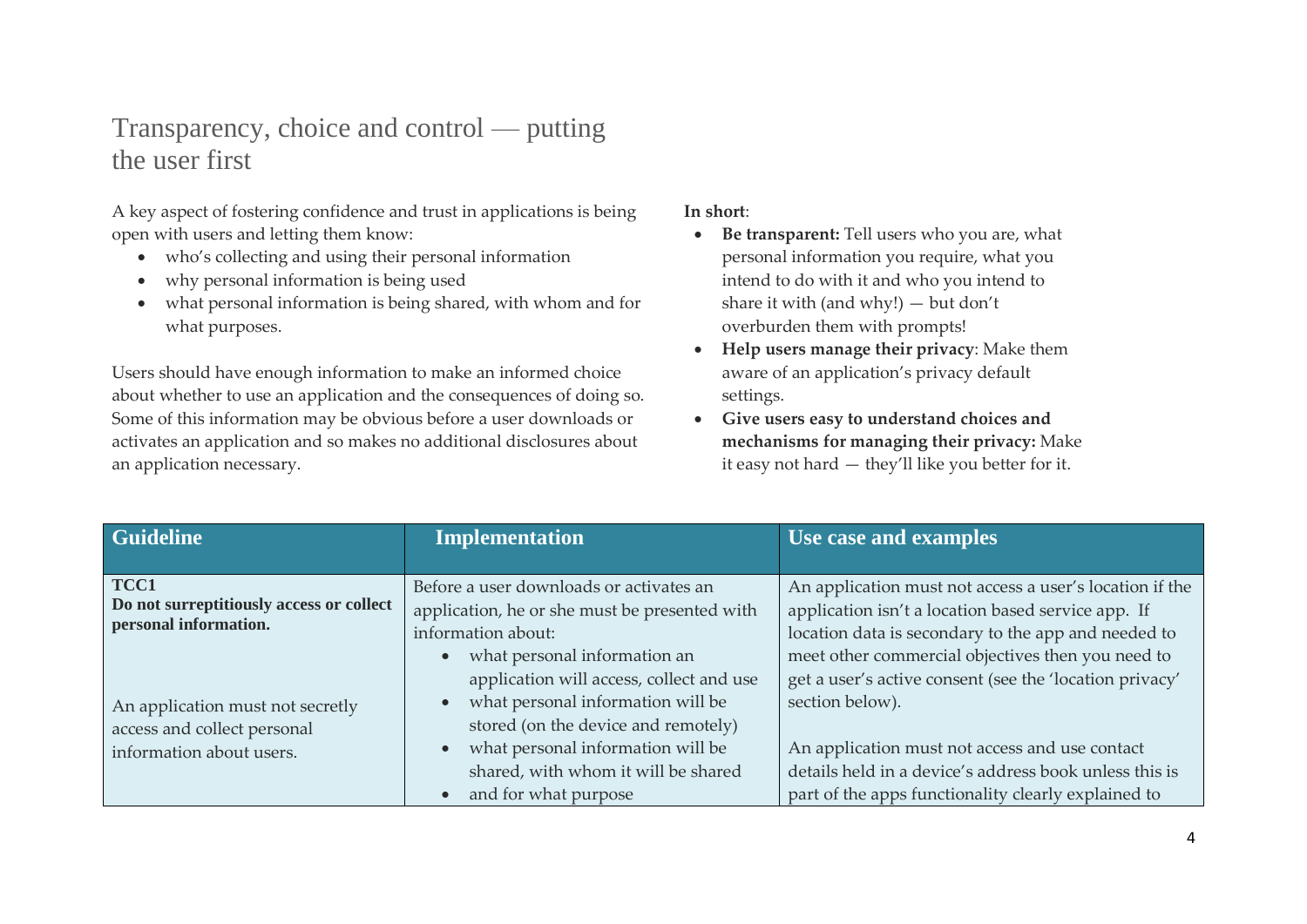| <b>Guideline</b>                                                                                                                                                                                                                  | <b>Implementation</b>                                                                                                                                                                                                                                                                                                                                                                                                                                                                                                                      | Use case and examples                                                                                                                                                                                                                                                                                                                                                                                                                                               |
|-----------------------------------------------------------------------------------------------------------------------------------------------------------------------------------------------------------------------------------|--------------------------------------------------------------------------------------------------------------------------------------------------------------------------------------------------------------------------------------------------------------------------------------------------------------------------------------------------------------------------------------------------------------------------------------------------------------------------------------------------------------------------------------------|---------------------------------------------------------------------------------------------------------------------------------------------------------------------------------------------------------------------------------------------------------------------------------------------------------------------------------------------------------------------------------------------------------------------------------------------------------------------|
| Users must be made aware about the<br>collection and use of their personal<br>information upfront, enabling them<br>to make informed decisions about<br>using an application or service.                                          | how long personal information will be<br>$\bullet$<br>kept<br>any terms and conditions of use<br>affecting a user's privacy.<br>Prompt the user and make this information<br>easy to discover and understand. Keep it<br>simple and make it easy to exercise choice.<br>Enable the user to reject the installation or<br>activation if they do not wish their personal<br>information to be used as explained to them.<br>Ensure usability and avoid excessive user<br>prompts that will burden the user. Consider<br>the user experience. | users.<br>Transparency is key. Tell users what information you<br>need and why you need it - then keep to your word.<br>If you change your mind at a later stage and want to<br>use personal information for another purpose that's<br>different from what you originally told users, then<br>you'll need to go back to them and tell them about<br>any new uses and get their agreement.                                                                           |
| TCC <sub>2</sub><br><b>Identify yourself to users</b><br>Users must know who is collecting or<br>using their personal information and<br>how they can contact that entity for<br>more information or to exercise their<br>rights. | Before a user downloads or activates an<br>application, he or she must be made aware of<br>the identity of any entities that will collect or<br>use personal information in the scope of the<br>application, including a company or individual<br>name and a country of origin.<br>Users must have easy access (via a link or<br>menu item) to brief contact details of the<br>organisation.                                                                                                                                               | The app landing page is an excellent place to publish<br>key privacy facts, contact information and provide a<br>hyperlink to a more detailed privacy statement.<br>There is no single solution to providing users with<br>information about you, your organisation, their<br>privacy and what you'll do with their data. Be<br>creative and encourage users to explore how best to<br>manage their privacy - but don't burden them and<br>keep it simple and easy. |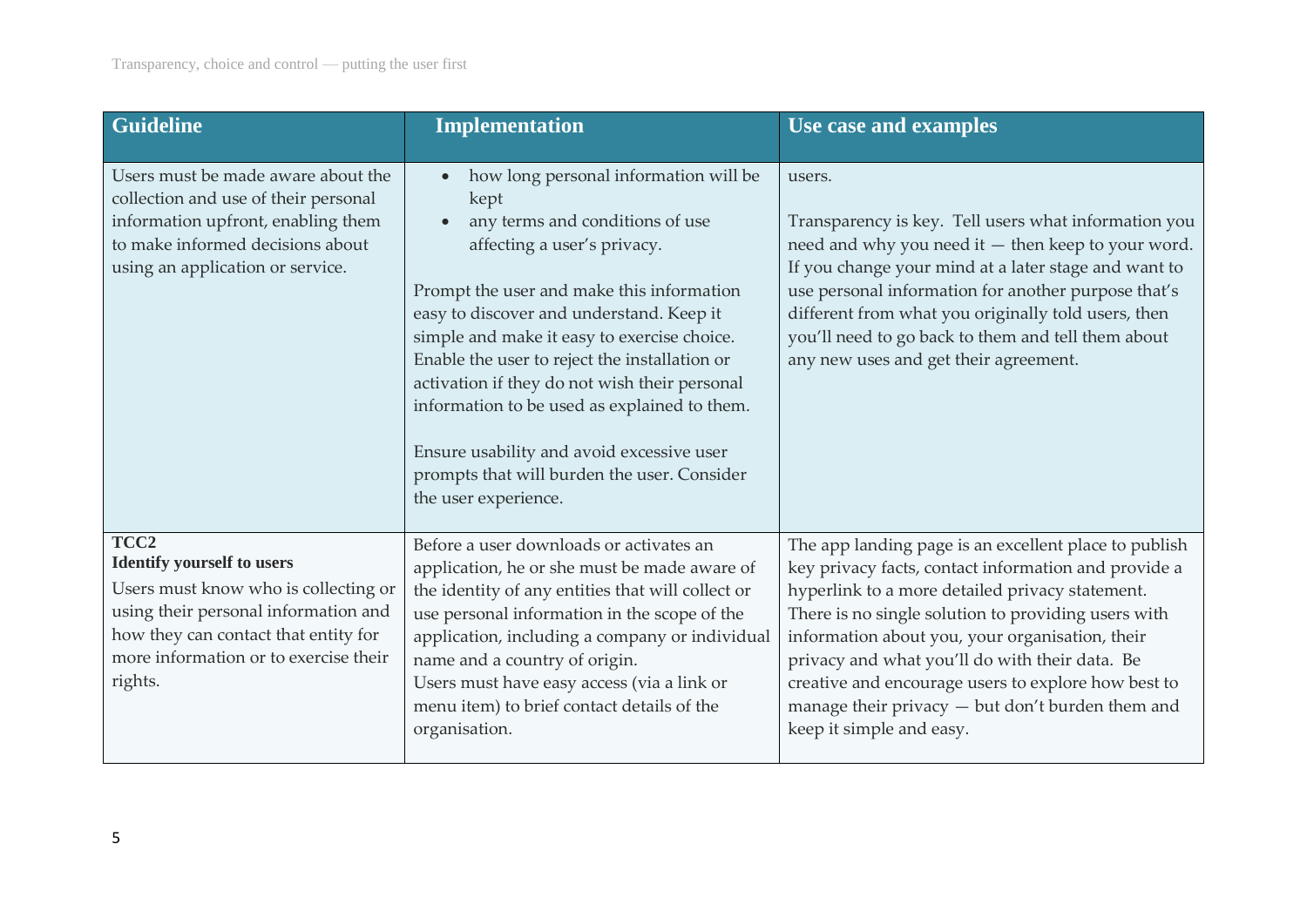| <b>Guideline</b>                                                                                                                                                                                                                                                                | <b>Implementation</b>                                                                                                                                                                                                                                                                                                                                                                                                                                                                                                                                                                                          | Use case and examples                                                                                                                                                                                                                                                                                |
|---------------------------------------------------------------------------------------------------------------------------------------------------------------------------------------------------------------------------------------------------------------------------------|----------------------------------------------------------------------------------------------------------------------------------------------------------------------------------------------------------------------------------------------------------------------------------------------------------------------------------------------------------------------------------------------------------------------------------------------------------------------------------------------------------------------------------------------------------------------------------------------------------------|------------------------------------------------------------------------------------------------------------------------------------------------------------------------------------------------------------------------------------------------------------------------------------------------------|
| TCC3<br>Let users exercise their rights.<br>Provide users with enough<br>information so they can reasonably<br>be expected to know how to access<br>and correct any personal information<br>you might hold about them.                                                          | Provide a short and genuinely informative<br>privacy statement explaining in clear simple<br>terms how people can get a copy of their<br>personal information or correct and update<br>information supplied by them or held by you.                                                                                                                                                                                                                                                                                                                                                                            | As above, the app landing page may provide an<br>effective place to give users simple clear notice or<br>direct them to more detailed information about how<br>to exercise any privacy rights.                                                                                                       |
| TCC4<br>Minimise information you collect and<br>limit its use.<br>Information collected by an<br>application should be reasonable, not<br>excessive, and used within the scope<br>of the user's expectations and other<br>legitimate business purposes as<br>notified to users. | Think about what personal information you<br>need and then justify it. Is it really necessary?<br>Are you required to collect it, share it or keep it<br>to meet a business need or legal obligation?<br>An application must access, collect and use<br>only the minimum information required:<br>to provision, operate or maintain the<br>application<br>to meet identified business purposes<br>$\bullet$<br>that you've told the user about or to<br>meet legal obligations.<br>Use personal information in ways users would<br>expect when they made a decision to<br>download or activate an application. | If you require access to contact list data, identify<br>which fields are necessary to fill a particular feature<br>of the application and collect no more than the<br>specific field(s) required. Do not use that data for<br>additional non-obvious purposes unless the user has<br>agreed to this. |
| TCC5<br>Where necessary, gain the user's active<br>consent<br>Sometimes users will need to give                                                                                                                                                                                 | In the majority of cases, it will be obvious to<br>users what personal information will be<br>needed to support an application. However,<br>where access, collection and use of personal                                                                                                                                                                                                                                                                                                                                                                                                                       | Applications that do not use location for any of the<br>features or functionality of an application requested<br>by a user may not collect location for other purposes<br>- for example, targeted advertising or analytics -                                                                         |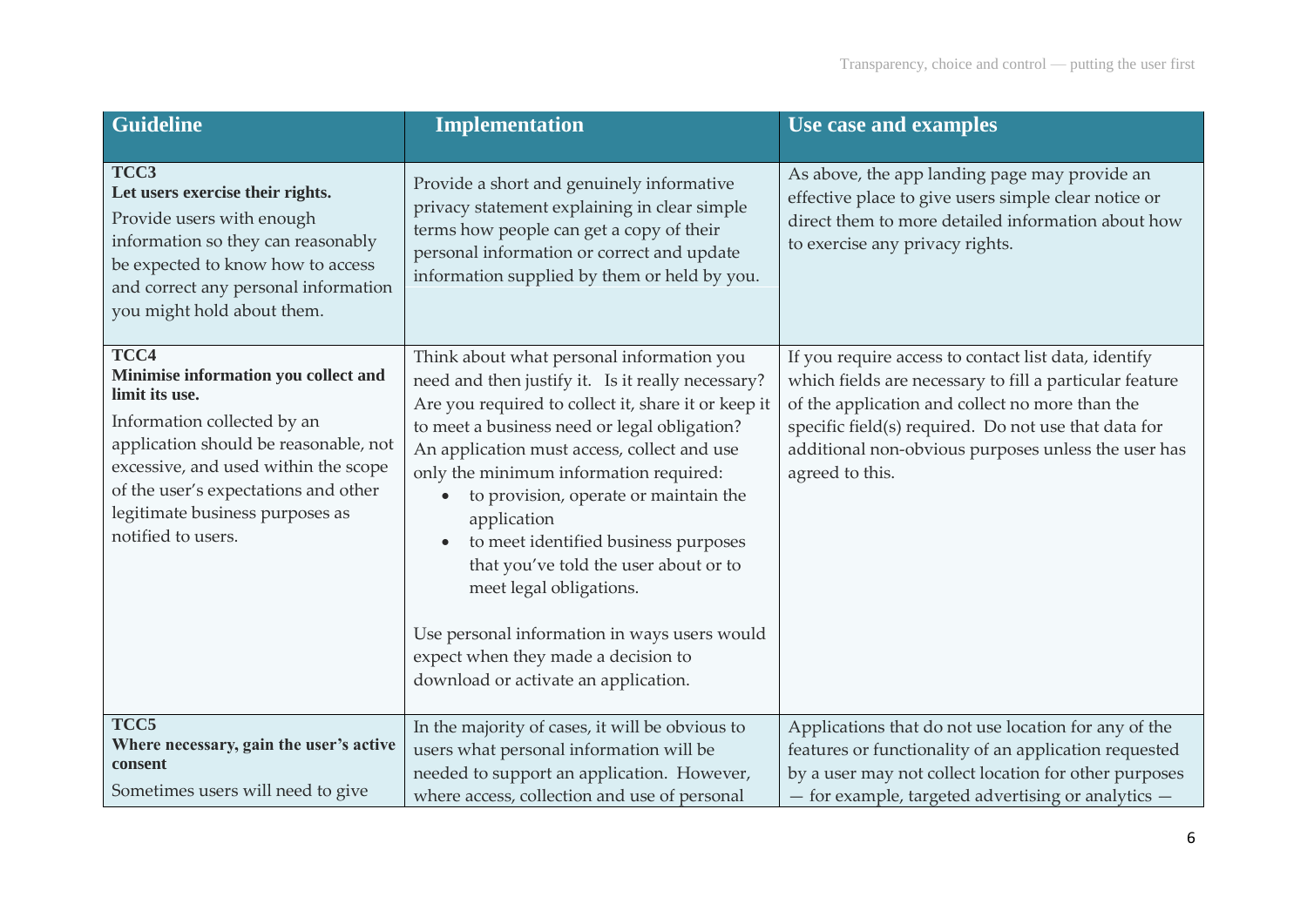| <b>Guideline</b>                                                                                                                                                                  | <b>Implementation</b>                                                                                                                                                                                                                                                                                                                                                                                                                                                                                                                                                                                                                                                                                                                                                                                           | Use case and examples                                                                                                                                                               |
|-----------------------------------------------------------------------------------------------------------------------------------------------------------------------------------|-----------------------------------------------------------------------------------------------------------------------------------------------------------------------------------------------------------------------------------------------------------------------------------------------------------------------------------------------------------------------------------------------------------------------------------------------------------------------------------------------------------------------------------------------------------------------------------------------------------------------------------------------------------------------------------------------------------------------------------------------------------------------------------------------------------------|-------------------------------------------------------------------------------------------------------------------------------------------------------------------------------------|
| their active consent to the use of their<br>personal information.<br>Collection or use of personal<br>a)<br>information not necessary to<br>the application's primary<br>purpose, | information is not necessary to an application's<br>primary purpose and would be unexpected by<br>the user, then users should be given a choice<br>about whether to allow these secondary and<br>non-obvious uses of their information. Other<br>situations may also require active consent:<br>Social networks and social media, Mobile<br>advertising, Location, Children and<br>adolescents (as detailed in the sections below).<br>Where it is necessary to get active consent,<br>users should be made aware of:<br>how long a consent is valid<br>$\bullet$<br>how they can manage any consent<br>given by them<br>the consequences of withholding or<br>withdrawing their consent.<br>Users must be able to withdraw consent by<br>simple and efficient means, without any undue<br>delay or undue cost. | unless the user gives their active consent.                                                                                                                                         |
| Sharing personal information<br>b)<br>with third parties.                                                                                                                         | If third parties will collect or have access to<br>user information for their own purposes, the<br>user must be made aware at the earliest<br>opportunity that their data will be shared,<br>indicating:                                                                                                                                                                                                                                                                                                                                                                                                                                                                                                                                                                                                        | Applications should not include third-party code that<br>collects and analyses personal information to target<br>users with advertising, without the active consent of<br>the user. |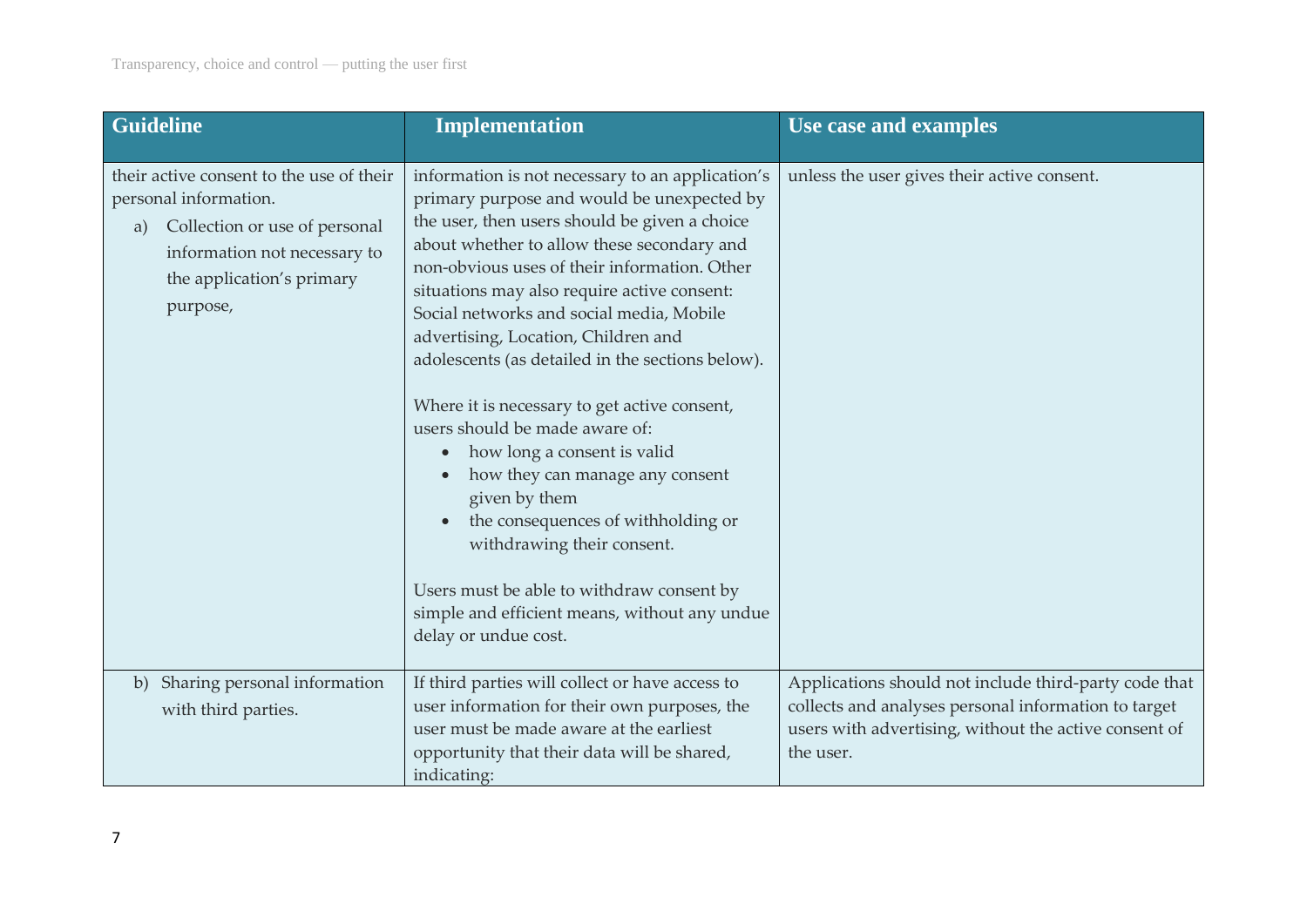| <b>Guideline</b>                                                                                                                                                                                                                                | <b>Implementation</b>                                                                                                                                                                                                                                                                                                                                                  | Use case and examples                                                                                                                                                                                                                                                                                                                                                                                               |
|-------------------------------------------------------------------------------------------------------------------------------------------------------------------------------------------------------------------------------------------------|------------------------------------------------------------------------------------------------------------------------------------------------------------------------------------------------------------------------------------------------------------------------------------------------------------------------------------------------------------------------|---------------------------------------------------------------------------------------------------------------------------------------------------------------------------------------------------------------------------------------------------------------------------------------------------------------------------------------------------------------------------------------------------------------------|
|                                                                                                                                                                                                                                                 | with whom it will be shared and for<br>what purposes, and<br>providing links to those third parties'<br>and their privacy notices.                                                                                                                                                                                                                                     |                                                                                                                                                                                                                                                                                                                                                                                                                     |
|                                                                                                                                                                                                                                                 | Users must be allowed to choose whether to<br>allow this collection, access and use by third<br>parties.                                                                                                                                                                                                                                                               |                                                                                                                                                                                                                                                                                                                                                                                                                     |
| Storing personal information<br>$\mathcal{C}$<br>after immediate use of the<br>application.                                                                                                                                                     | If user data will be retained after the<br>immediate use of an application, users must be<br>given information about:<br>the periods for which information may<br>be retained and why<br>how the user can exercise specific rights<br>$\bullet$<br>over their information.                                                                                             |                                                                                                                                                                                                                                                                                                                                                                                                                     |
| TCC <sub>6</sub><br>Give users control over repeated<br>prompting.<br>Where possible, users should have<br>choices about how - and how often -<br>they are reminded about features and<br>functionality that use their personal<br>information. | Where technically possible, provide users with<br>opportunities to determine how they will be<br>prompted and how often they will be<br>prompted to make decisions over access to,<br>and use of, their personal information.<br>Privacy by Design means putting the user first<br>and helping them become aware of and<br>manage the privacy implications of apps and | Users may be given the choice to 'remember' their<br>log-on credentials, billing address, email addresses,<br>or location. It is possible to provide blanket one-time<br>prompting for each data type or granular more<br>context-specific prompts.<br>For example, users may be given the choice of<br>allowing an application to access device location<br>permanently, for a specified period or to select to be |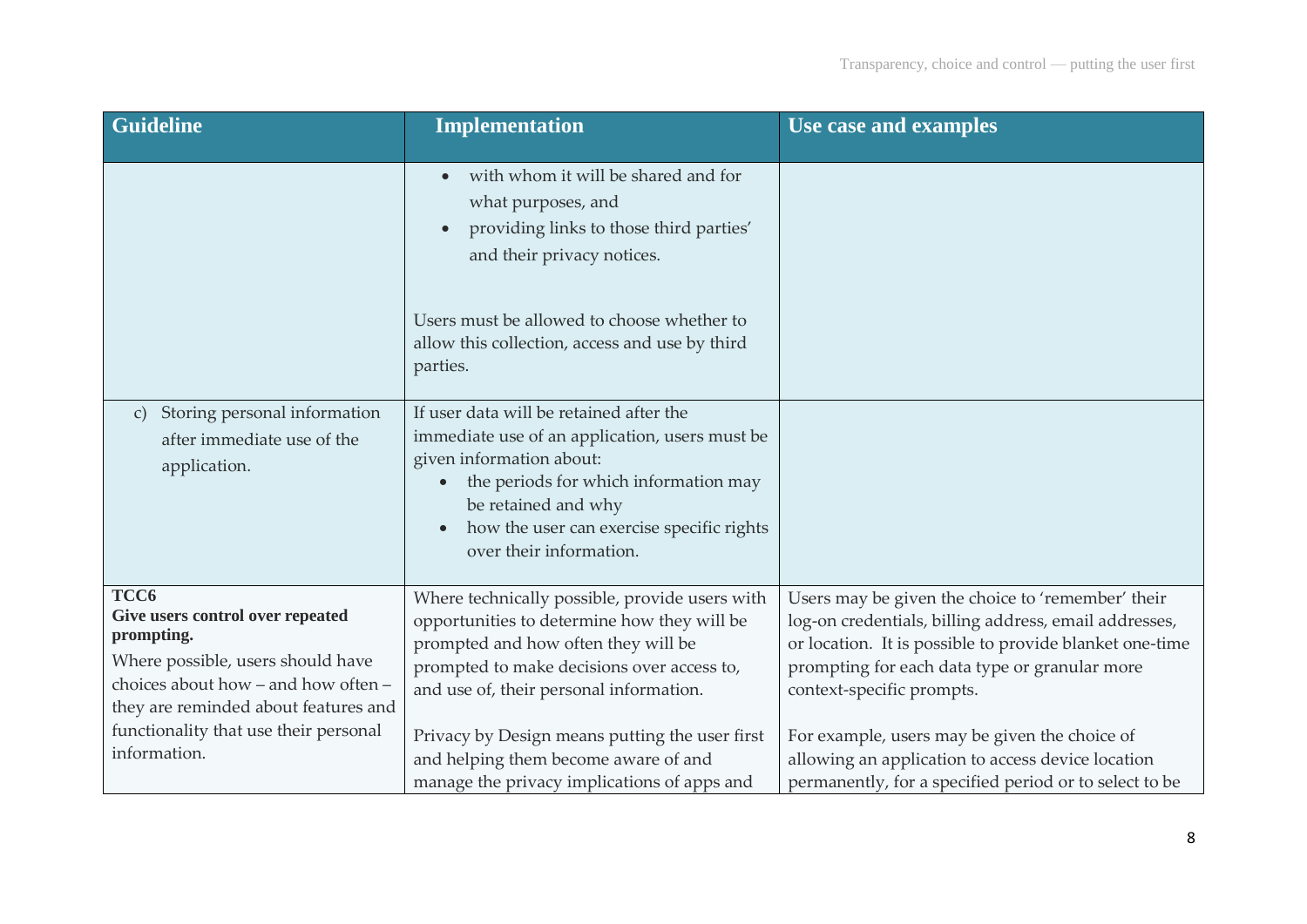| <b>Guideline</b>                                                                                                            | <b>Implementation</b>                                                                                                                                                                                                                                                                                                                                                                                                                                                                                                                                                                                                                                              | Use case and examples                                                                                                                                                                                                                                                                                                                           |
|-----------------------------------------------------------------------------------------------------------------------------|--------------------------------------------------------------------------------------------------------------------------------------------------------------------------------------------------------------------------------------------------------------------------------------------------------------------------------------------------------------------------------------------------------------------------------------------------------------------------------------------------------------------------------------------------------------------------------------------------------------------------------------------------------------------|-------------------------------------------------------------------------------------------------------------------------------------------------------------------------------------------------------------------------------------------------------------------------------------------------------------------------------------------------|
|                                                                                                                             | services, in ways that enhance the user's<br>privacy experience.                                                                                                                                                                                                                                                                                                                                                                                                                                                                                                                                                                                                   | prompted periodically by email, text, in-app notice or<br>icon.                                                                                                                                                                                                                                                                                 |
| TCC7<br>No silent ('secret') updates.<br>Users must agree to any changes to<br>an application that affect their<br>privacy. | Users must be told about a material change to<br>the way an application will collect or use their<br>personal information, before such a change is<br>implemented, so that they can make an<br>informed choice about whether to continue to<br>use the application.<br>Consent to changes can be obtained in two<br>ways:<br>1. For changes that are essential to an<br>application's continued operation:<br>Notice that a change will occur and a<br>chance to disable the application.<br>For changes that the user may choose to<br>2.<br>adopt: A prompt with choices about<br>whether to allow the change or<br>continue with the previous<br>functionality. | This does not prevent remote 'over the air' type<br>updates that are necessary to maintain the primary<br>functionality and integrity of an application or<br>service.<br>The guideline would apply, for example, where an<br>app suddenly wished to access and upload contact<br>details stored on a user's device or device location<br>data. |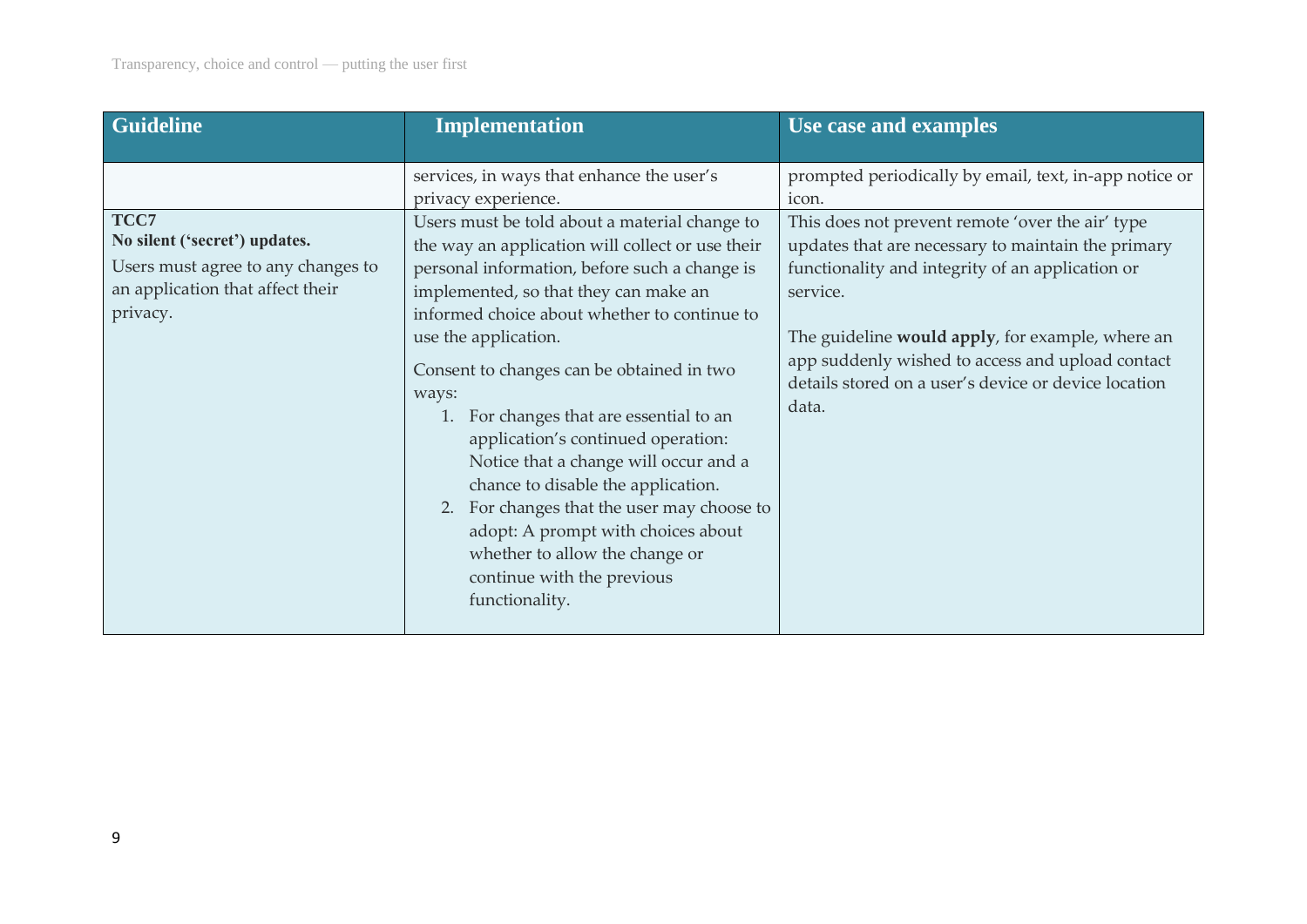### Data retention and security

Security can exist without privacy, but there can be no privacy without security. Make sure that you are adequately protecting the personal information a user has entrusted you with, on the handset and wherever you store or transmit personal information.

Think about why you need to retain a user's personal information and how long you need to keep it. Can you justify it? Personal information that is retained indefinitely decreases in value over

time, but it increases in cost and risk. Identify how long a piece of personal information remains necessary to your business model (as opposed to desirable), and make sure to securely delete it when it's no longer required. Setting retention periods for your data (as short as necessary) makes good business sense, can help to manage risk and costs, and to avoid regulatory action or bad publicity if things go wrong (because you kept it for too long and the data's been compromised).

| <b>Guideline</b>                                                                                                                                                                                                                             | <b>Implementation</b>                                                                                                                                                                                                                                                                                                                                                                                                                                                    | Use case and examples                                                                                                                                                                                                                                                                                                                                                                                                                                                                                                                                                                                                                                                                                                                                                   |
|----------------------------------------------------------------------------------------------------------------------------------------------------------------------------------------------------------------------------------------------|--------------------------------------------------------------------------------------------------------------------------------------------------------------------------------------------------------------------------------------------------------------------------------------------------------------------------------------------------------------------------------------------------------------------------------------------------------------------------|-------------------------------------------------------------------------------------------------------------------------------------------------------------------------------------------------------------------------------------------------------------------------------------------------------------------------------------------------------------------------------------------------------------------------------------------------------------------------------------------------------------------------------------------------------------------------------------------------------------------------------------------------------------------------------------------------------------------------------------------------------------------------|
| DRS1<br><b>Actively manage identifiers.</b><br>Where an application creates or uses<br>a unique identifier, take measures to<br>ensure the identifier is linked to the<br>rightful application user and keep<br>this information up to date. | Each party that uses identifiers is responsible<br>for taking measures to:<br>• ensure any unique identifiers apply to only<br>one unique user<br>• ensure unique identifiers are kept up to date<br>and kept only for as long as necessary to<br>fulfill the applications purpose and reasons<br>notified to users<br>prevent a unique identifier being associated<br>with another user unless required by a<br>justified business need (see Use case and<br>examples). | Mobile operators may reassign identifiers such as<br>MSISDN (mobile numbers) to other customers<br>without the application being aware of it. If you<br>capture a user's MSISDN you should take measures<br>to ensure this information is accurate and up to date<br>by periodically confirming with the user.<br>Likewise, device manufacturers may assign unique<br>device IDs (UDID). Mobile users may replace their<br>mobile phones and sell them on to other<br>individuals. Unless care is taken, the new owner of<br>the mobile could easily be associated with the Unique<br>Device Identifier or other unique identifier associated<br>with the previous owner. That association and<br>linking could have consequences for the online<br>privacy experiences |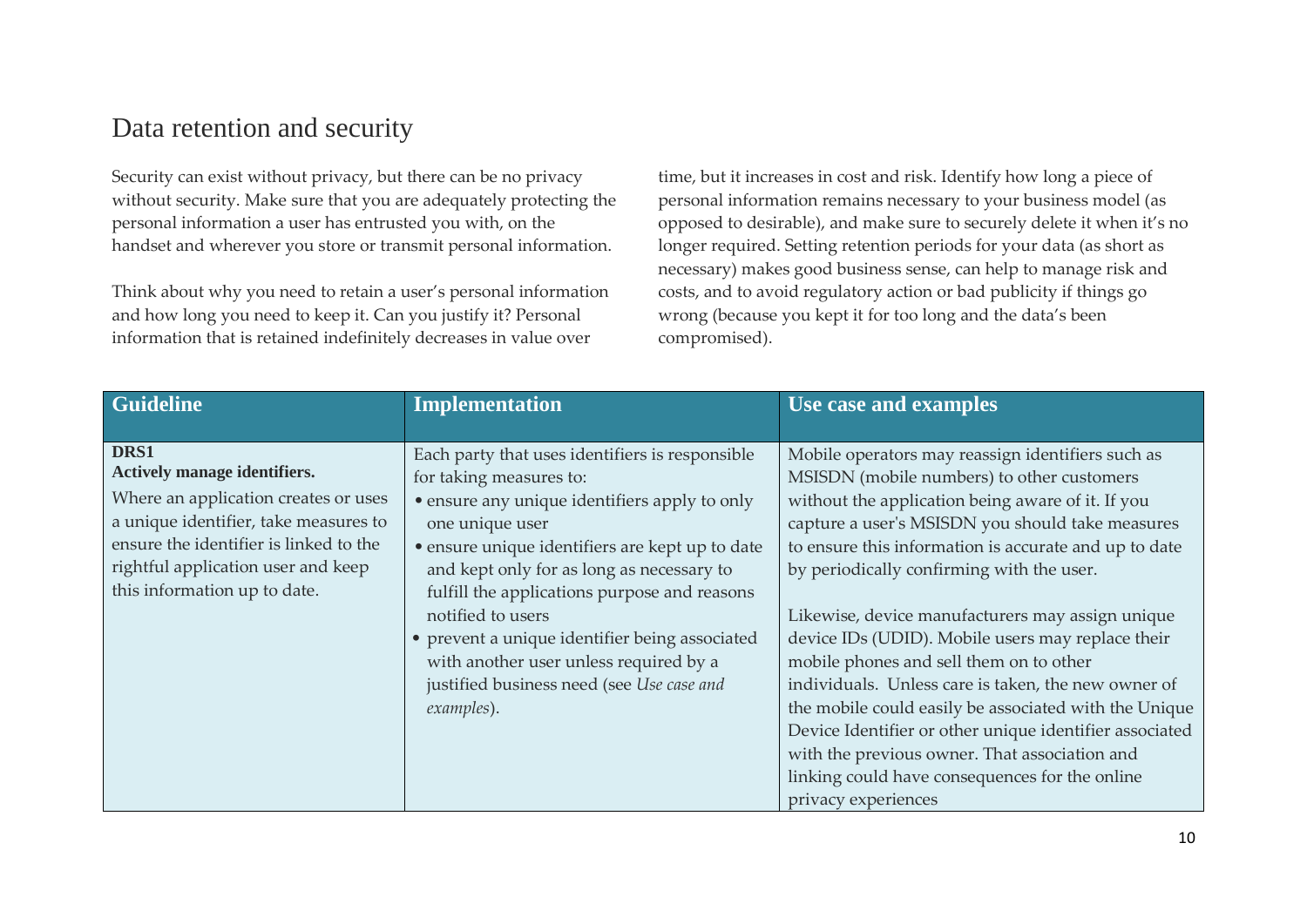| <b>Guideline</b>                                                                                                                                     | <b>Implementation</b>                                                                                                                                                                                                                                                                                                                                                                                                                 | Use case and examples                                                                                                                                                                                                                                                                                                                                                                                                              |
|------------------------------------------------------------------------------------------------------------------------------------------------------|---------------------------------------------------------------------------------------------------------------------------------------------------------------------------------------------------------------------------------------------------------------------------------------------------------------------------------------------------------------------------------------------------------------------------------------|------------------------------------------------------------------------------------------------------------------------------------------------------------------------------------------------------------------------------------------------------------------------------------------------------------------------------------------------------------------------------------------------------------------------------------|
|                                                                                                                                                      |                                                                                                                                                                                                                                                                                                                                                                                                                                       | of the new owner and his or her use of the<br>device. Each party that collects and uses UDIDs is<br>responsible for ensuring they meet this guideline.                                                                                                                                                                                                                                                                             |
| DRS <sub>2</sub><br>Keep data secure.<br>Take appropriate steps to protect<br>users' personal information from<br>unauthorised disclosure or access. | Adopt technical measures and business<br>processes to prevent the misuse or corruption<br>of personal information.<br>Where an application creates or collects<br>personal information considered sensitive,<br>such as log-on details, UDIDs, mobile<br>numbers, contact details, financial details, such<br>information must be stored and transmitted in<br>a secure manner.                                                       | Collecting and keeping certain types of information<br>when it's simply not necessary creates the risk that it<br>can be lost, stolen, and misused. If you need to<br>collect, transmit and retain sensitive information such<br>as a user's financial payment details or log-on details,<br>then you should secure this data by using encryption<br>or a suitable hashing mechanism and delete it when it<br>is no longer needed. |
| DRS3<br>Authenticate where security calls for<br>it.<br>Authenticate users where possible<br>using risk-appropriate authentication<br>methods.       | Where the assertion of a real-world identity is<br>an important component of a service, stronger<br>authentication should be implemented, such as<br>two-factor authentication using a mobile<br>handset and UICC.<br>Consider using CAPTCHAs and RE-<br>CAPTACHAs to help differentiate bona fide<br>members from spammers. Use technical tools<br>to restrict spidering and bulk downloads or<br>access without network permission. |                                                                                                                                                                                                                                                                                                                                                                                                                                    |
| DRS4<br>Set retention and deletion periods.                                                                                                          | Justify the collection and retention of personal<br>information according to identified business                                                                                                                                                                                                                                                                                                                                      | Data stored in a behavioural profile relating to a<br>unique user by a cookie or other device identifier,                                                                                                                                                                                                                                                                                                                          |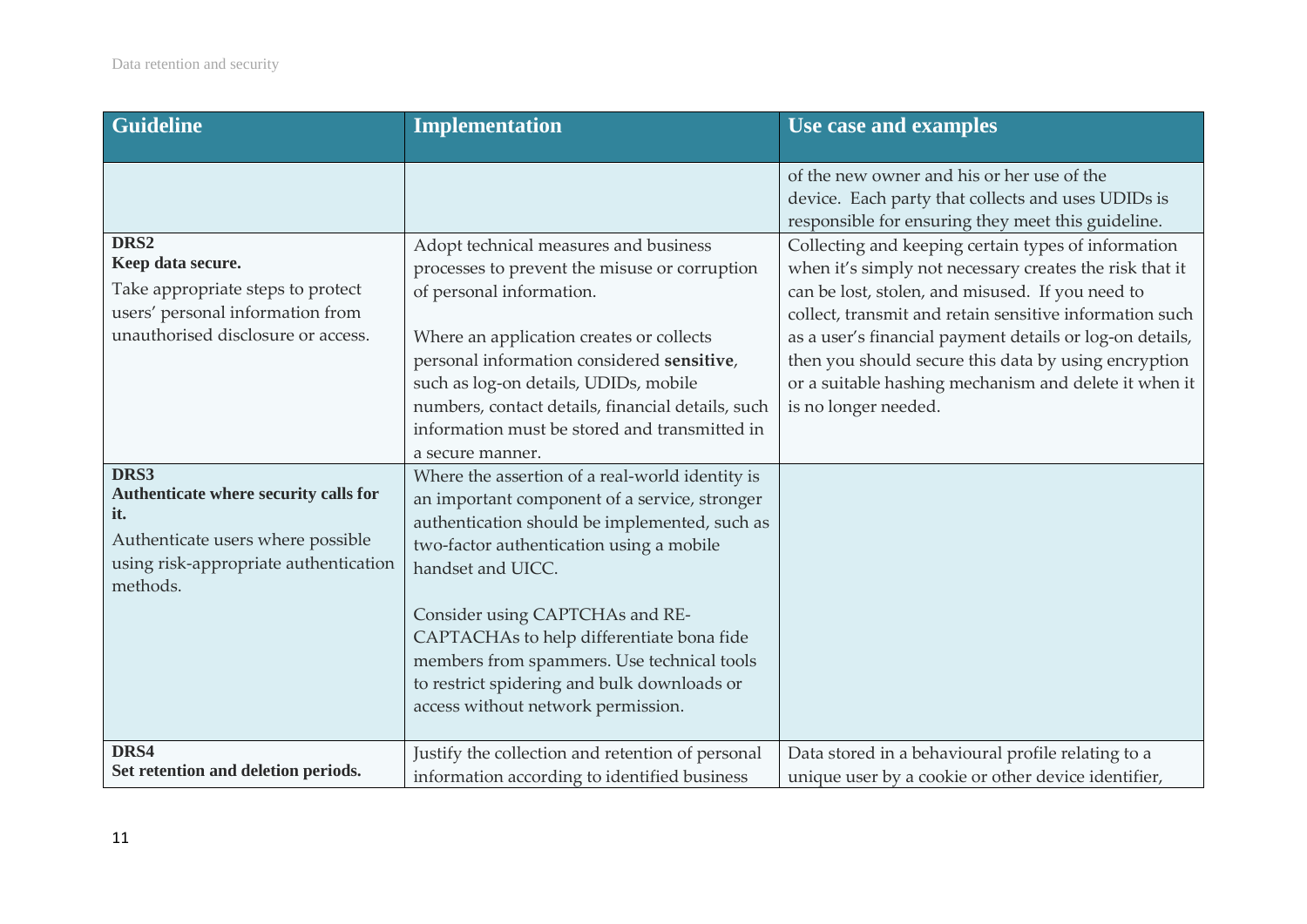| <b>Guideline</b>                                                                                                                                                                                  | <b>Implementation</b>                                                                                                                                                                                                                                                                                                                                                                                                                                                                                                                                                                                                                       | Use case and examples                                                                                                                                                              |
|---------------------------------------------------------------------------------------------------------------------------------------------------------------------------------------------------|---------------------------------------------------------------------------------------------------------------------------------------------------------------------------------------------------------------------------------------------------------------------------------------------------------------------------------------------------------------------------------------------------------------------------------------------------------------------------------------------------------------------------------------------------------------------------------------------------------------------------------------------|------------------------------------------------------------------------------------------------------------------------------------------------------------------------------------|
| Personal information that is to be<br>retained must be subject to retention<br>and deletion periods that are justified<br>according to clearly identified<br>business needs or legal obligations. | needs or legal obligations. Set a policy and<br>implement it at a technical and business<br>process level.<br>Once personal information is no longer<br>required to meet a specific legitimate business<br>purpose or legal requirements/obligations, it<br>should be destroyed or anonymised.<br>Truly anonymous data may be retained<br>indefinitely. To anonymise data, remove any<br>information that could be used to identify a<br>specific individual, ensuring it is not possible<br>to re-identify the individual, and ensure that<br>the data cannot be related to a single,<br>unidentified individual by unique<br>identifiers. | even with no other identifiable information, would<br>not be considered truly anonymous. A profile with<br>the unique identifier removed or hashed may be<br>considered anonymous. |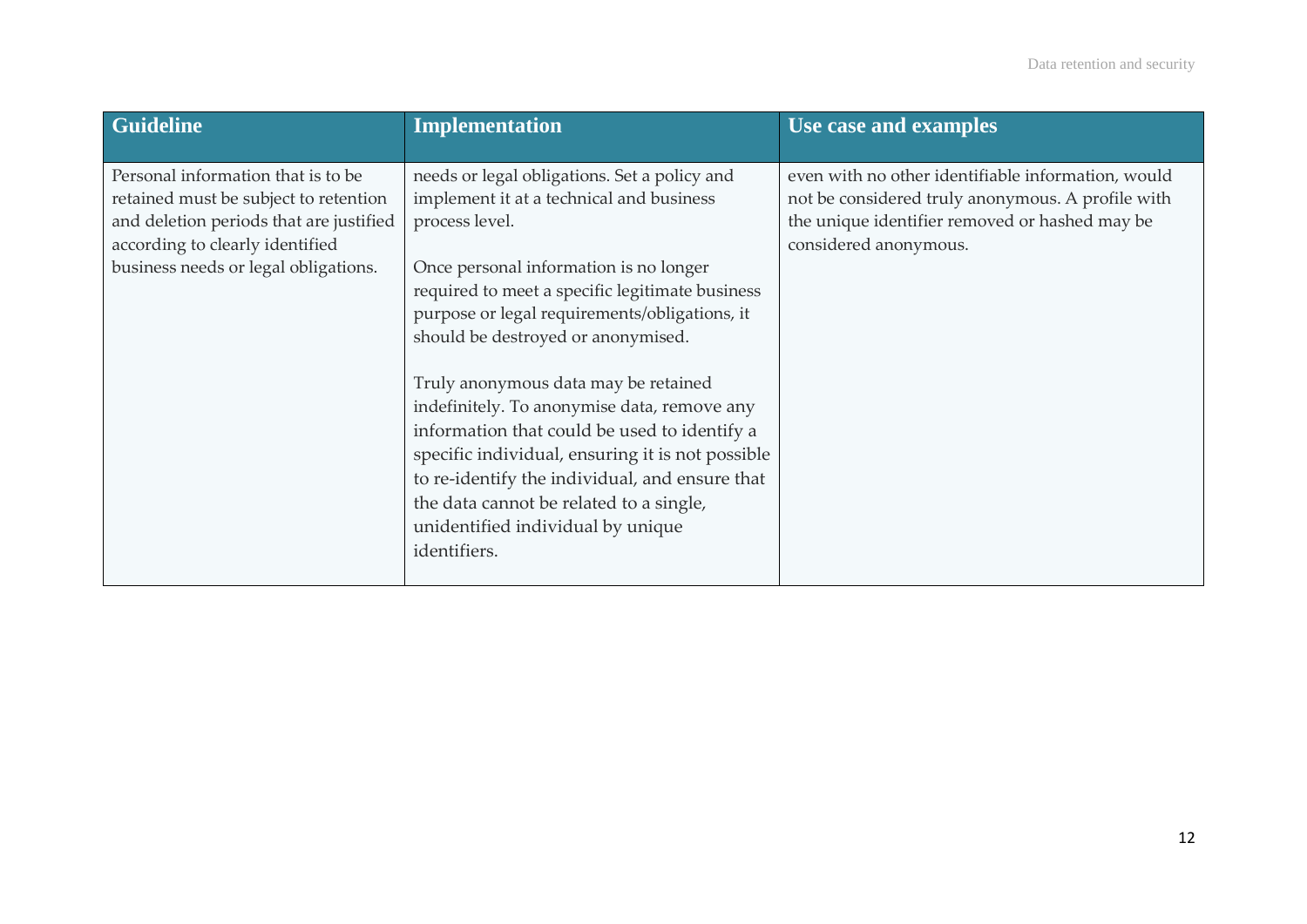## Education

It is important that users can understand how best to manage their privacy and protect their personal information, by providing them with clear and simple information about privacy options and

security settings of applications. It's about helping users to be aware of privacy and security issues and how to manage them.

| <b>Guideline</b>                                                                                                                 | <b>Implementation</b>                                                                                                                                                                                                                                                                                                                                                                                                                                                              | Use case and examples                                                                                                                                                                                                                                                                                                                    |
|----------------------------------------------------------------------------------------------------------------------------------|------------------------------------------------------------------------------------------------------------------------------------------------------------------------------------------------------------------------------------------------------------------------------------------------------------------------------------------------------------------------------------------------------------------------------------------------------------------------------------|------------------------------------------------------------------------------------------------------------------------------------------------------------------------------------------------------------------------------------------------------------------------------------------------------------------------------------------|
| E1<br>Educate users about the privacy implications and settings of<br>your app or service and how they can manage their privacy. | Provide users with<br>information about the privacy<br>and security settings and<br>capabilities of applications<br>and services and how to<br>activate and manage these to<br>help them protect and control<br>their own privacy. This<br>information should be clearly<br>signposted using simple, non-<br>technical language.<br>Users should be provided<br>with details of how to protect<br>their privacy in general, by<br>directing them to online<br>resources and sites. | Users could be directed to a developers or<br>app store's own privacy and security pages,<br>or other initiatives such as:<br>www.getsafeonline.org<br>www.onguardonline.gov/topics/mobil<br>e-apps.aspx<br>www.staysafeonline.org/in-the-<br>home/mobile-devices-0<br>which provide tips on Smartphone and app<br>privacy and security. |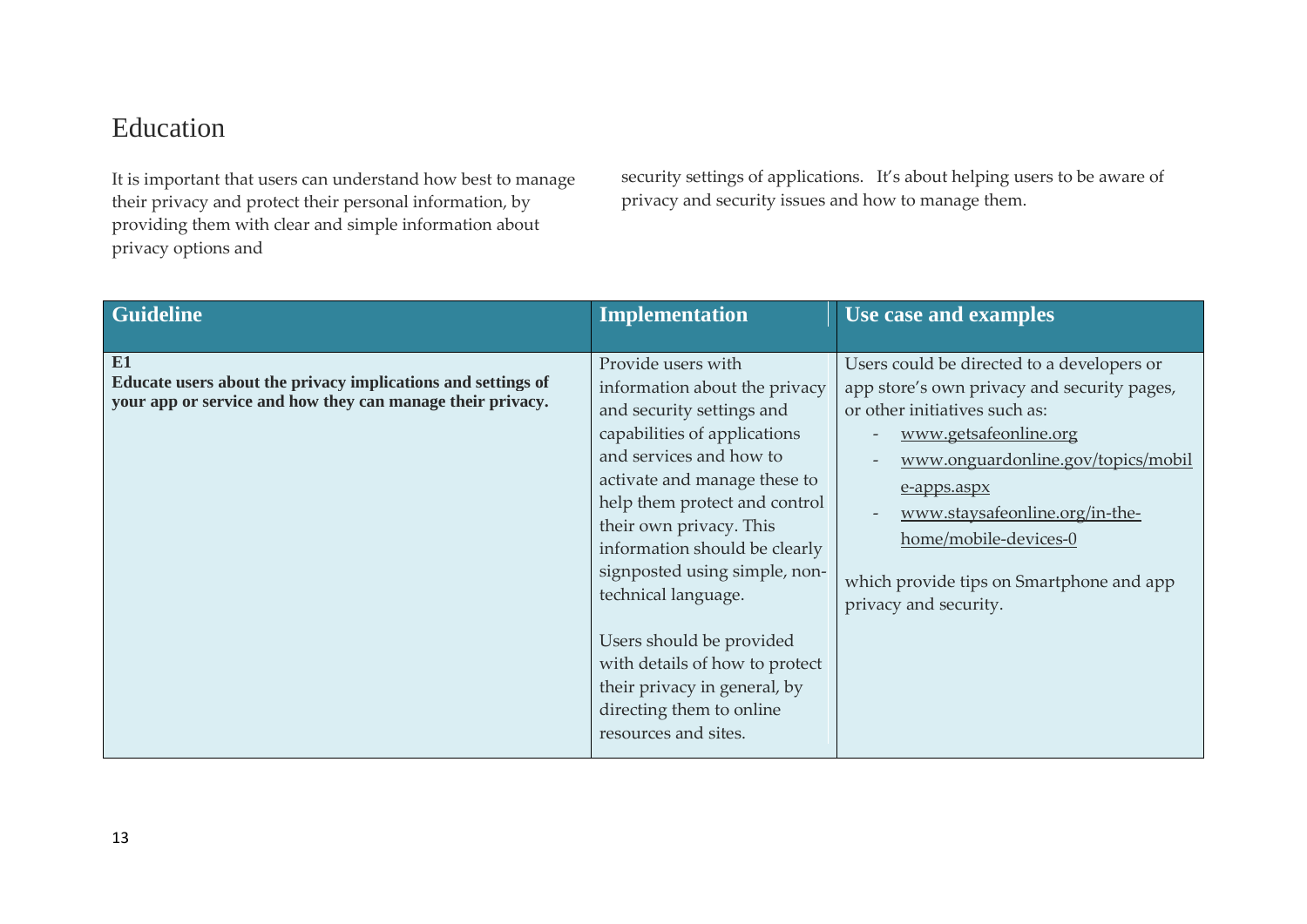## Social networking and social media

Socially enabled applications allow users to connect to and share information with a community of other users or the general public. These kinds of applications may hold significant privacy implications and should include privacy-protective default settings and clear information and instructions so that users know how the

choices they make affect their privacy.

It is important to ensure users can make genuinely informed decisions about engaging in social networking services and can exercise appropriate privacy choices.

| <b>Guideline</b>                                                                                                                                                                  | <b>Implementation</b>                                                                                                                                                                                                                                                                                                                                                     | Use case and examples                                                                                                                                                                                                                                              |
|-----------------------------------------------------------------------------------------------------------------------------------------------------------------------------------|---------------------------------------------------------------------------------------------------------------------------------------------------------------------------------------------------------------------------------------------------------------------------------------------------------------------------------------------------------------------------|--------------------------------------------------------------------------------------------------------------------------------------------------------------------------------------------------------------------------------------------------------------------|
| SNS1<br>Prompt users to register for social<br>networks, but be careful about mapping<br>registration information to public<br>profiles.                                          | Require users to register and create an account before<br>using the service and clearly indicate to the user when<br>information is voluntary.<br>Do not automatically map user registration information to<br>the user's publicly available profile unless the user has<br>been made aware of this and given the option to exercise<br>choice and control. See below.    | If the privacy default setting for a social<br>network account is 'public' then users<br>should be made aware of this before<br>supplying any personal information<br>and setting up an account, and they<br>must be given the opportunity to agree<br>or decline. |
| SNS <sub>2</sub><br><b>Ensure default settings are privacy</b><br>protective and give users control of their<br>personal profiles in ways that are easy to<br>understand and use. | Users should be made aware in a very transparent and<br>clear manner, about the privacy setting of their profile and<br>how data about them may be shared with or made<br>available to others.<br>Users should know:<br>what information or categories of information will be<br>published about them upon registering<br>how they can easily change any default settings | It is a good idea to provide a privacy<br>education page to help users<br>understand how they can manage their<br>privacy. This could include advice that<br>information they make 'public' will be<br>searchable by online search engines.                        |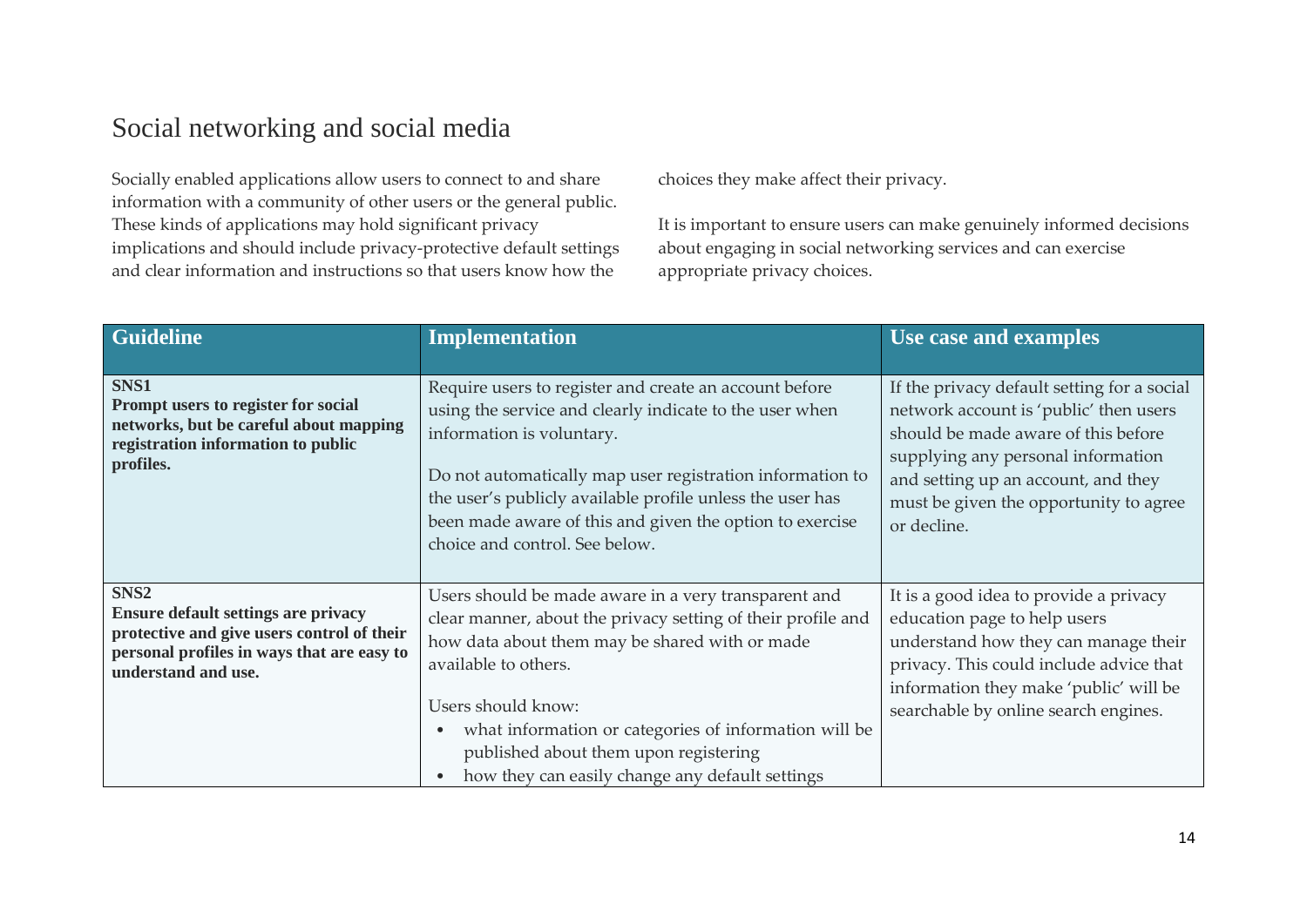| <b>Guideline</b>                                                                                                                                                          | <b>Implementation</b>                                                                                                                                                                                                                                                                                                                                                                                                                                                                                                                                                                                                                                                                                                                                                                                                                                  | Use case and examples                                                                                                                                                                                                                                                                                                                                                                                                                               |
|---------------------------------------------------------------------------------------------------------------------------------------------------------------------------|--------------------------------------------------------------------------------------------------------------------------------------------------------------------------------------------------------------------------------------------------------------------------------------------------------------------------------------------------------------------------------------------------------------------------------------------------------------------------------------------------------------------------------------------------------------------------------------------------------------------------------------------------------------------------------------------------------------------------------------------------------------------------------------------------------------------------------------------------------|-----------------------------------------------------------------------------------------------------------------------------------------------------------------------------------------------------------------------------------------------------------------------------------------------------------------------------------------------------------------------------------------------------------------------------------------------------|
| SNS3<br>Take measures to protect children from<br>endangering themselves.<br>Underage users require more privacy<br>protective defaults and other protective<br>measures. | whether they and their personal information will be<br>searchable by or alerted to other users<br>how they can make data 'private' visible only to<br>authorised parties.<br>It must be intuitively clear to users what information in<br>their profile is public, what information is published to a<br>limited group (such as friends) and what information is<br>completely private (only visible to the user).<br>Users must have the ability to review all of their profile<br>data, including user-generated, usage and derived data.<br>Applicable national laws or regulatory codes may require<br>that users below a certain age be given more private<br>'privacy protective' defaults and be given information in<br>very clear and simple ways.<br>Children must be prevented from publishing contact<br>details or their exact locations. | This guideline is not about age verifying<br>children, but about helping them to<br>understand the privacy implications of<br>engaging online and how they can<br>protect their privacy. It is also about<br>ensuring defaults for personal profiles<br>for users under age 18 are set to private.<br>Users under 16 should not be able to<br>publish (that is, share with the general<br>public) their exact location or their<br>contact details. |
| SNS4<br>Create appropriate tools to deactivate<br>and delete data from applications and<br>accounts.                                                                      | User should be offered the ability to deactivate their<br>account, and must be able to delete their accounts,<br>resulting in complete removal of all personal information<br>and any content posted (from the network and any<br>backend servers).                                                                                                                                                                                                                                                                                                                                                                                                                                                                                                                                                                                                    | Protect against malicious actions, and<br>take measures to authenticate users<br>before deactivating or deleting accounts<br>and personal information.                                                                                                                                                                                                                                                                                              |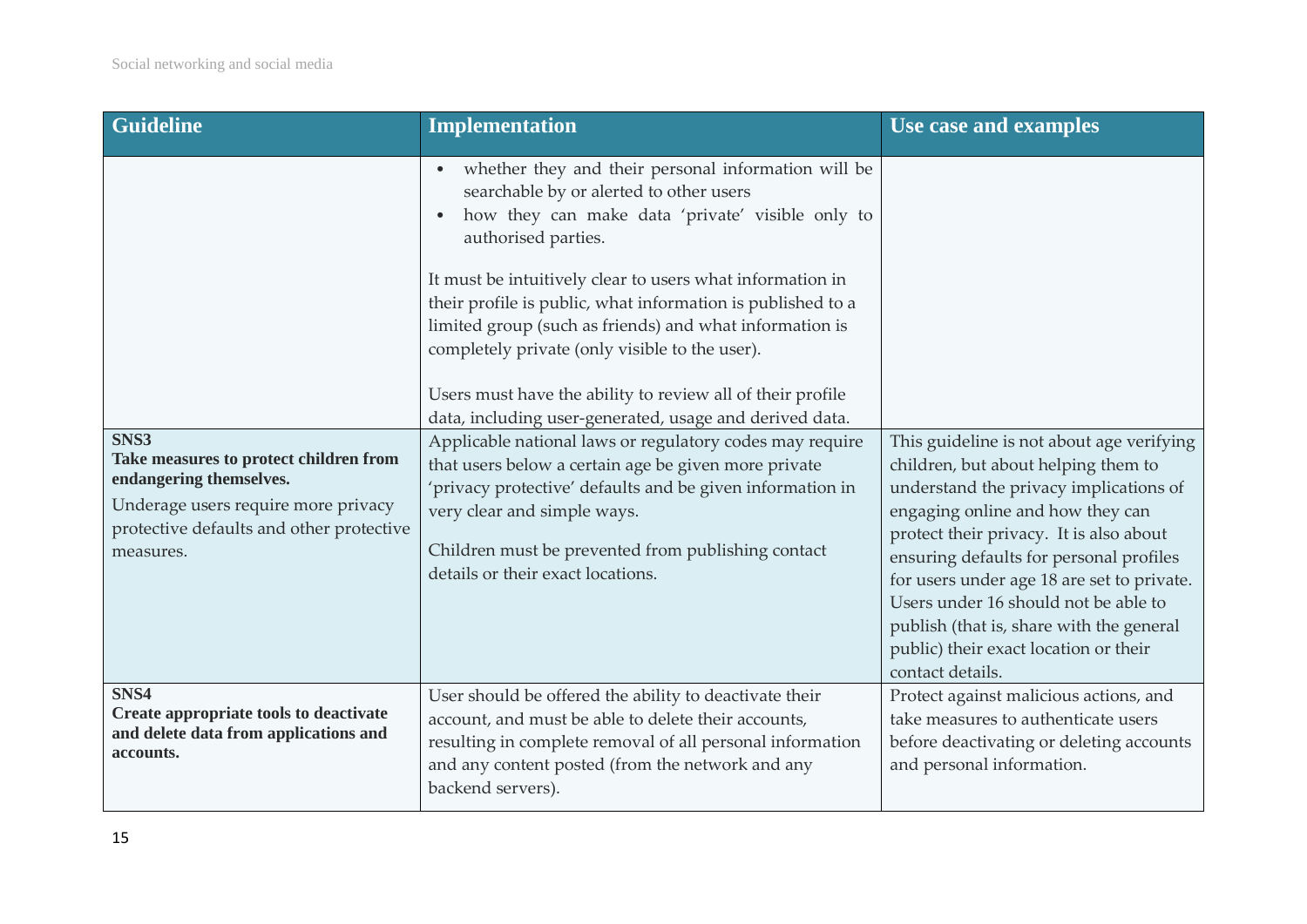## Mobile advertising

Users view their mobile devices as inherently personal, and may have different privacy experiences, expectations and interests to those of 'fixed' online consumers.

While advertising is subject to increasing regulatory and selfregulatory standards over the use of personal information for advertising purposes, studies have shown that giving users insight into how the advertising they see is chosen, and giving users greater control over how they are segmented and profiled, leads them to be more comfortable with and accepting of targeted advertising.

Key to successfully driving mobile advertising and ensuring that ads are relevant and useful to users is establishing best practice based on real transparency and meaningful choice and control.

| <b>Guideline</b>                                                                                                                                                  | <b>Implementation</b>                                                                                                                                 | Use case and examples                                                                                                                                                                                                                                                                                                                                                                                                                                                                                                                                                              |
|-------------------------------------------------------------------------------------------------------------------------------------------------------------------|-------------------------------------------------------------------------------------------------------------------------------------------------------|------------------------------------------------------------------------------------------------------------------------------------------------------------------------------------------------------------------------------------------------------------------------------------------------------------------------------------------------------------------------------------------------------------------------------------------------------------------------------------------------------------------------------------------------------------------------------------|
| MA1<br>Inform users about advertising features.<br>Let users know when an application is<br>ad-supported before they download<br>and/or activate the application. | Inform users of any intention to place advertising in or<br>around an application. This applies whether or not an<br>application is free to the user. | Many 'apps' are free and are supported<br>by advertising. Users may not be aware<br>of this before they download or activate<br>an 'app'. You could let users know by<br>providing an 'ad icon' and/or a short<br>'notice'. The icon or notice could link to<br>a URL taking users to more information<br>that helps them understand what<br>information will be used and what<br>choices they have over the advertising.<br>This could help strengthen attitudes<br>towards you and encourage confidence<br>and trust in you and your apps, and<br>your partners or 'app stores'. |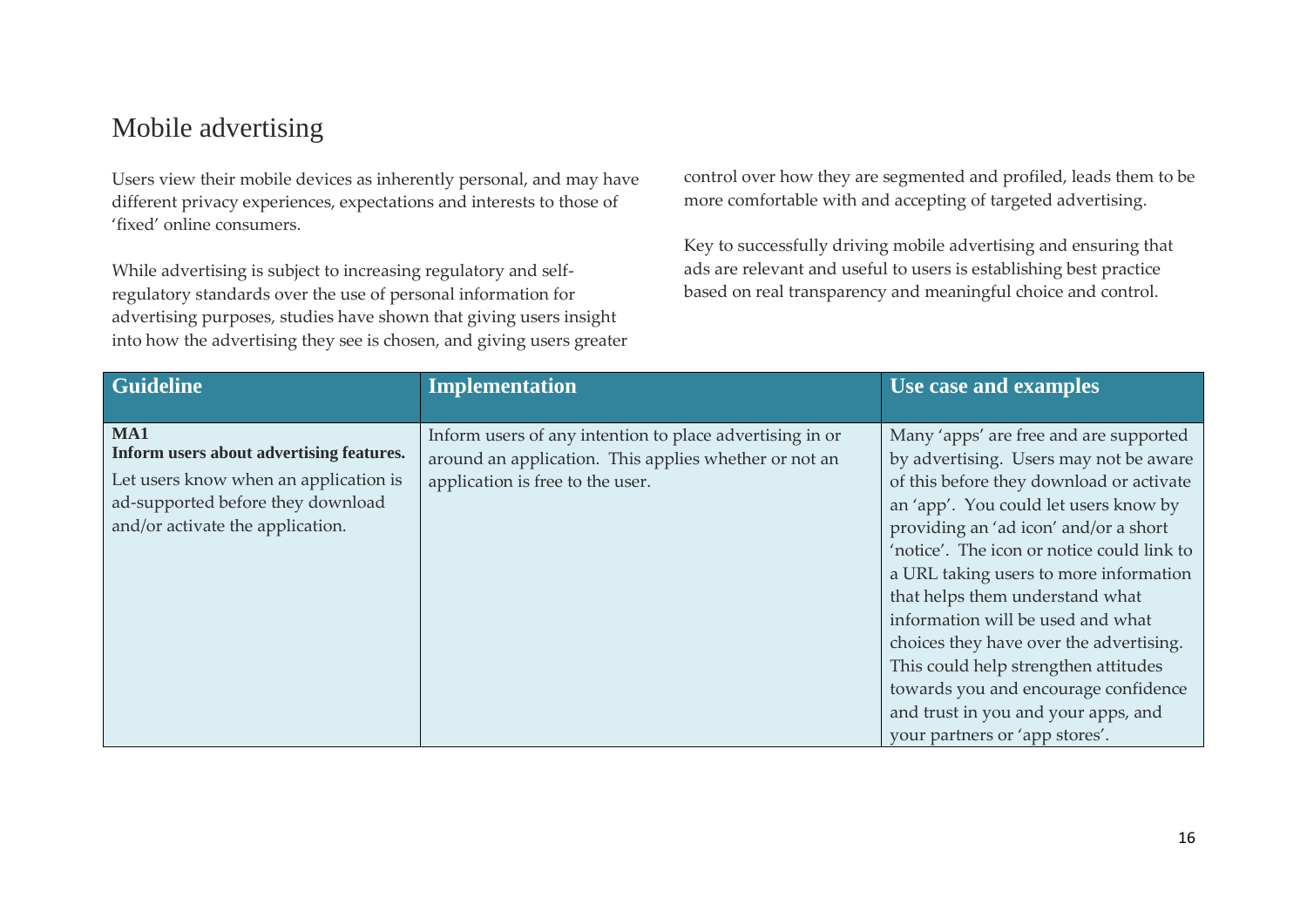| <b>Guideline</b>                                                                                                                                                                                            | <b>Implementation</b>                                                                                                                                                                                                                                                                                                                                                                                                                                                                                                                                                                                                                                                                                                                                                                                                                                                                                                                                                                                                                                                                                                                                                                                 | Use case and examples                                                                                                                                                                                                                                                                                                                                                                                                                                                                                                                                                                                                                                                                                                                                                                                                                                                                                                                                                                                                                            |
|-------------------------------------------------------------------------------------------------------------------------------------------------------------------------------------------------------------|-------------------------------------------------------------------------------------------------------------------------------------------------------------------------------------------------------------------------------------------------------------------------------------------------------------------------------------------------------------------------------------------------------------------------------------------------------------------------------------------------------------------------------------------------------------------------------------------------------------------------------------------------------------------------------------------------------------------------------------------------------------------------------------------------------------------------------------------------------------------------------------------------------------------------------------------------------------------------------------------------------------------------------------------------------------------------------------------------------------------------------------------------------------------------------------------------------|--------------------------------------------------------------------------------------------------------------------------------------------------------------------------------------------------------------------------------------------------------------------------------------------------------------------------------------------------------------------------------------------------------------------------------------------------------------------------------------------------------------------------------------------------------------------------------------------------------------------------------------------------------------------------------------------------------------------------------------------------------------------------------------------------------------------------------------------------------------------------------------------------------------------------------------------------------------------------------------------------------------------------------------------------|
| MA2<br>Capture appropriate agreement to<br>target advertising to a user.<br>Users must agree to targeted<br>advertising and give active consent to<br>profiling across applications or by third<br>parties. | Before you collect any personal information, let users<br>know that advertising will be targeted to them, how and<br>where the advertising will appear, and what information<br>will be used.<br>If an application will build a unique profile of user<br>interests, based on the user's behaviour on the application,<br>and that profile will be used to target advertising, users<br>must be notified that such profiling and targeting will<br>occur and agree to this. Users must be given clear<br>instructions on how to modify or delete a profile and how<br>to opt out of profiling and targeting.<br>If the user's profile will be built on activity that occurs<br>outside the scope of one application where users would<br>not reasonably expect a connection between their use of<br>other applications, the user must be informed of the scope<br>of data collected and used for such profiling and must<br>give their active consent.<br>If profiling or targeting will be carried out by a third party<br>(for example, an ad network or mobile analytics<br>company), users must give their active consent to allow<br>the third party to collect and use information in this way. | A user does not need to agree each time<br>and can give consent once. What is<br>important is that the user is given<br>sufficient information and choice to<br>make an informed decision.<br>A user downloads and uses an app<br>called 'coffee2go'. The application<br>collects a range of device data and<br>information about the user's behaviour<br>on the app and creates a profile of that<br>use, with the intention of delivering<br>advertisements based on this single<br>profile information. The user must<br>have actively agreed to this after being<br>told about the profiling and targeted<br>advertising.<br>BUT, the entity responsible for the<br>'coffe2go' app and for collecting and<br>profiling user information about that<br>app, also intends to build a 'combined<br>user profile' that is built on data<br>gathered about the user's behaviour on<br>other applications, such as 'pizza2go'.<br>It is intended to target the user with<br>advertisements based on this<br>'combined' user profile. The user must |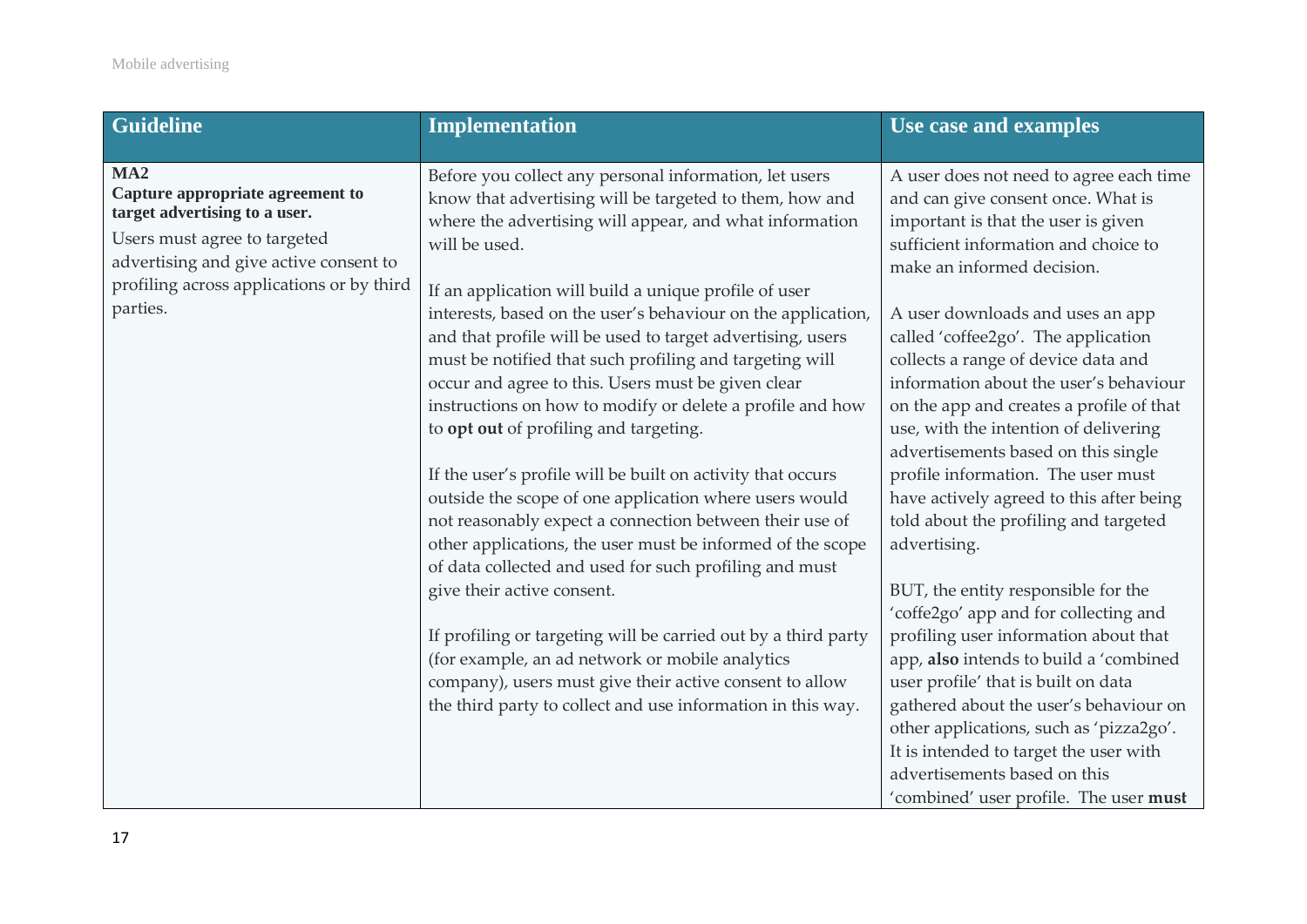| <b>Guideline</b>                                                                                                                                                                                                          | <b>Implementation</b>                                                                                                                                                                                                                                                                                                    | Use case and examples                                                                                                                                                                                                                                                                                                        |
|---------------------------------------------------------------------------------------------------------------------------------------------------------------------------------------------------------------------------|--------------------------------------------------------------------------------------------------------------------------------------------------------------------------------------------------------------------------------------------------------------------------------------------------------------------------|------------------------------------------------------------------------------------------------------------------------------------------------------------------------------------------------------------------------------------------------------------------------------------------------------------------------------|
|                                                                                                                                                                                                                           |                                                                                                                                                                                                                                                                                                                          | be told about this upfront and they<br>must give their active consent before<br>any profiling or targeted advertising<br>can begin.                                                                                                                                                                                          |
| MA3<br><b>Target based on legitimately collected</b><br>data.<br>Advertising may be targeted based<br>only on personal information that is<br>necessary to the application's primary<br>purpose.                          | Targeting advertising to users based on information<br>collected from the handset (for example, location) or the<br>user's interaction with other apps or with the internet<br>must only use information that has been collected in the<br>course of providing the features and functionality the user<br>has requested. | This allows for applications that are<br>designed to specifically deliver<br>advertising offers to users based on<br>their preferences and interests.                                                                                                                                                                        |
| MA4<br>Respect privacy when viral marketing.<br>Viral marketing may only occur with<br>the active consent of the user.                                                                                                    | Respect the privacy of users' network of contacts.<br>Applications must not collect information about or send<br>messages to users' contacts without the active consent of<br>the user to participate in any sharing or marketing<br>features an application might include.                                              |                                                                                                                                                                                                                                                                                                                              |
| MA5<br>Ensure content is appropriate.<br>Non-targeted advertising must be<br>appropriate to an overall audience<br>The content of advertising must be<br>appropriate to the target age range or<br>known age of the user. | If an application is rated as suitable for younger users, any<br>advertising supplied in or around an application must be<br>appropriate to the minimum age of the rating and target<br>audience and comply with applicable laws, codes or<br>regulations.<br>See also the section on children below.                    | For example, if an application is rated as<br>suitable for children 7+ then any<br>advertising inserted into the app or<br>placed around the app must be suitable<br>for the minimum age range (e.g. 7 years<br>in this example). The consent of the<br>parent or legal guardian should also be<br>obtained in this example. |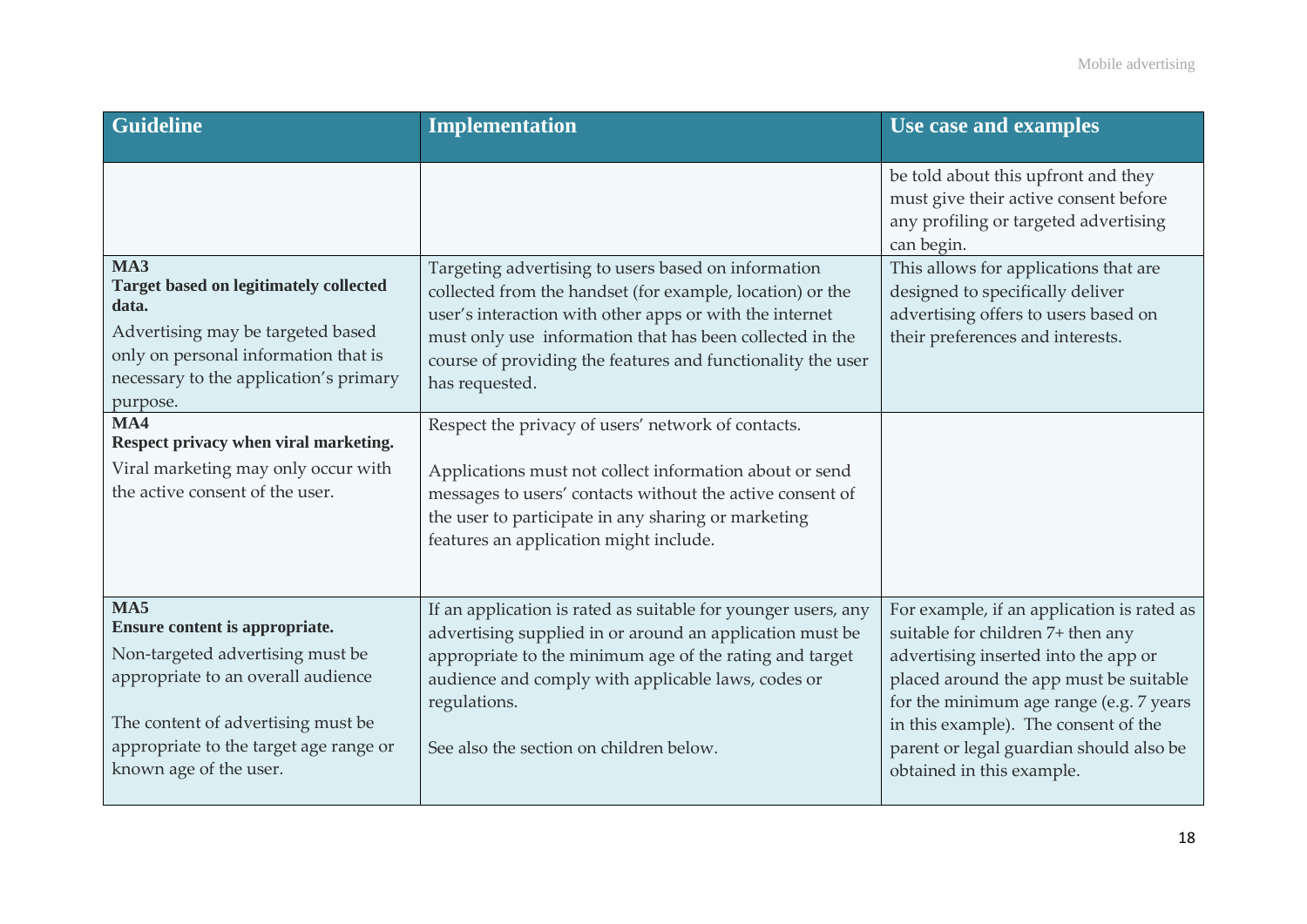| <b>Guideline</b> | <b>Implementation</b> | Use case and examples                                                                                                                             |
|------------------|-----------------------|---------------------------------------------------------------------------------------------------------------------------------------------------|
|                  |                       | Advertising may be subject to specific<br>laws, codes or regulations and which in<br>many cases may prohibit targeted<br>advertising to children. |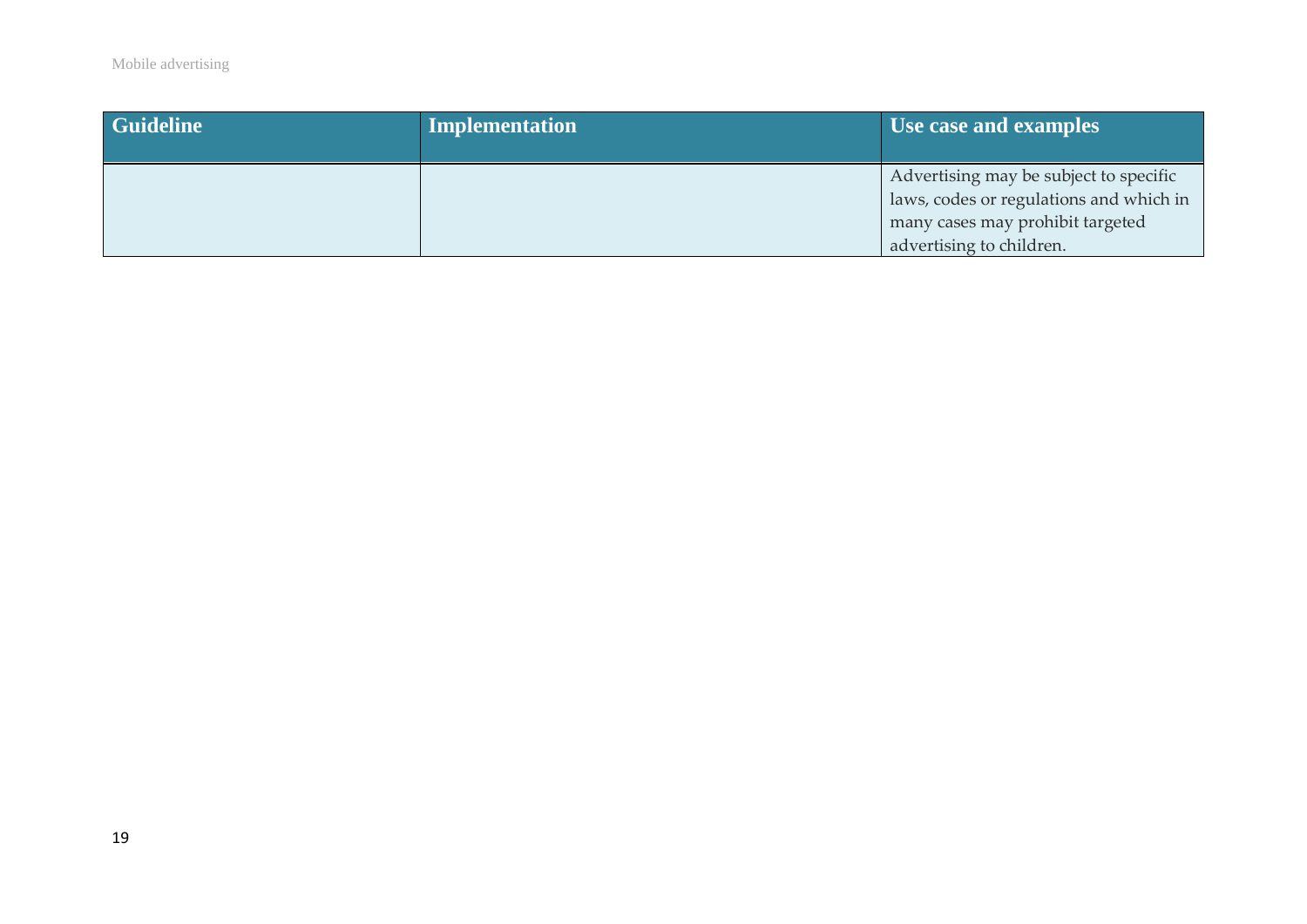## Location

The use of location data continues to raise significant concerns over user privacy. Location privacy is especially important to mobile users. It is important to ensure users are given opportunities to express real

choice about whether their location is accessed and shared by applications. See also: *Mobile advertising*

| <b>Guideline</b>                                                                                                                                                                   | <b>Implementation</b>                                                                                                                                                                                                                                                                                                                                                                                                                                                                                                                                                                                                                                             | Use case and examples                                                                                                                                                                                                                                                                                                                                                                                                                                                                                                                                                                                                                                                                                                                                                 |
|------------------------------------------------------------------------------------------------------------------------------------------------------------------------------------|-------------------------------------------------------------------------------------------------------------------------------------------------------------------------------------------------------------------------------------------------------------------------------------------------------------------------------------------------------------------------------------------------------------------------------------------------------------------------------------------------------------------------------------------------------------------------------------------------------------------------------------------------------------------|-----------------------------------------------------------------------------------------------------------------------------------------------------------------------------------------------------------------------------------------------------------------------------------------------------------------------------------------------------------------------------------------------------------------------------------------------------------------------------------------------------------------------------------------------------------------------------------------------------------------------------------------------------------------------------------------------------------------------------------------------------------------------|
| L1<br>Inform the user that location will be<br>used and give them choice.<br>Applications must only access, use and<br>share location data with a prior and<br>informed agreement. | Location-enabled applications must provide clear notice,<br>before a user's location is accessed or collected, about:<br>what location data an application intends to access<br>(e.g., cell ID, GPS, village or town)<br>how the data will be used<br>whether data will be kept and how long for<br>who location data will be shared with.<br>If the application will perform a one-time check of a user's<br>active location in order to provide a service requested by a<br>user, and this is the sole purpose of the application, then it<br>is not necessary to provide the user with further privacy<br>related information or to seek any separate consent. | If a user downloads or activates an<br>application called 'Where's my nearest<br>ATM' in order that the service can<br>locate the user's device and tell the<br>user about the nearest 'cash point',<br>there is no need to provide the user<br>with additional privacy information or<br>to obtain their active consent (as<br>'consent' is clear and implicit in the<br>user's request).<br>However, if the application retains<br>location and other contextual<br>information about a user's requests in<br>order to build a profile and target the<br>user with advertising at a later stage,<br>then the application would need to tell<br>the user about this and get their active<br>consent before the user's information<br>is collected and used for these |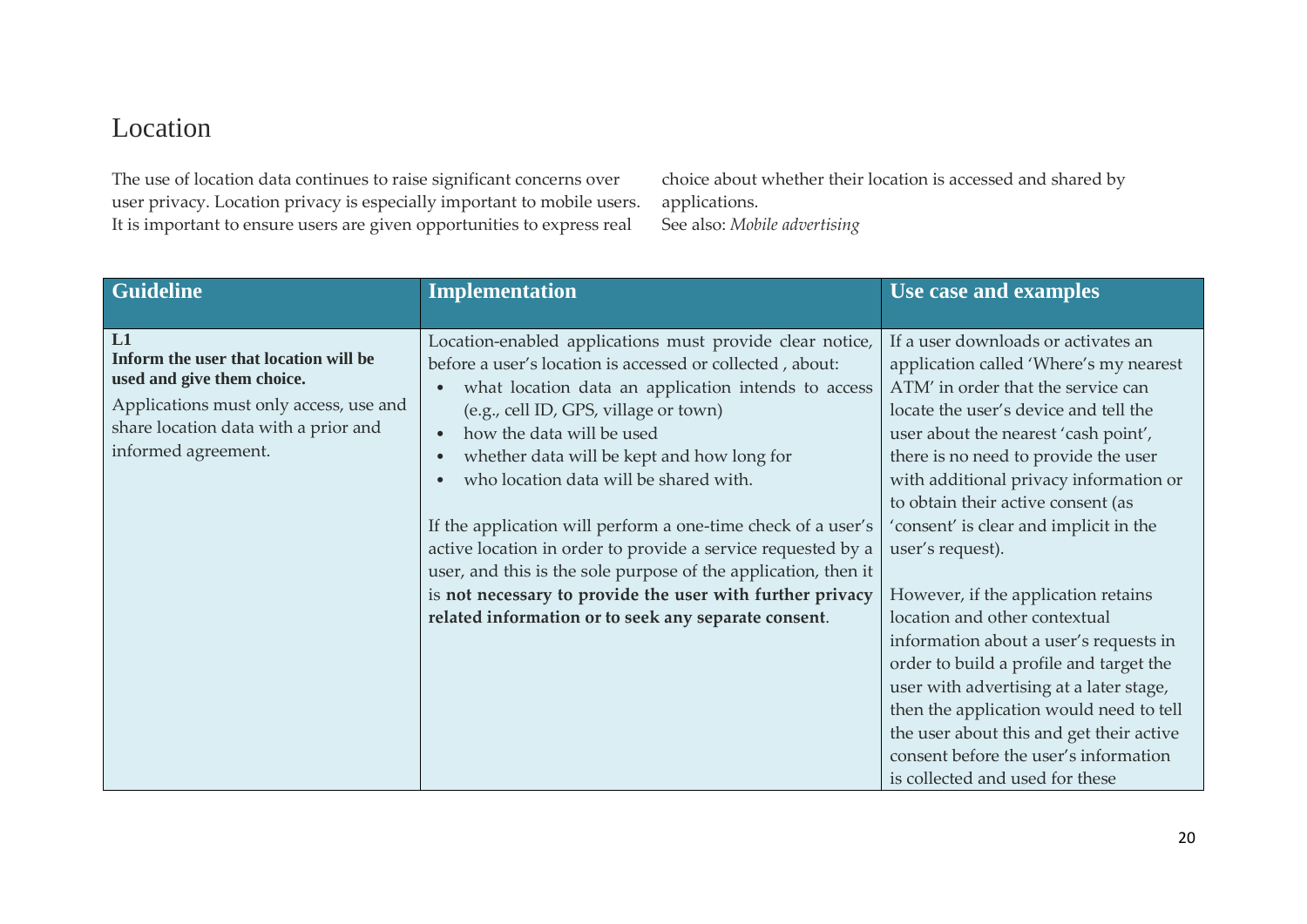| <b>Guideline</b>                                                                                                                                                                         | <b>Implementation</b>                                                                                                                                                                                                                                                                                                                                                                                                                                                                                                                                                                             | Use case and examples                                                                                                                                                                                                                                                                                                                                    |
|------------------------------------------------------------------------------------------------------------------------------------------------------------------------------------------|---------------------------------------------------------------------------------------------------------------------------------------------------------------------------------------------------------------------------------------------------------------------------------------------------------------------------------------------------------------------------------------------------------------------------------------------------------------------------------------------------------------------------------------------------------------------------------------------------|----------------------------------------------------------------------------------------------------------------------------------------------------------------------------------------------------------------------------------------------------------------------------------------------------------------------------------------------------------|
|                                                                                                                                                                                          |                                                                                                                                                                                                                                                                                                                                                                                                                                                                                                                                                                                                   | purposes. See below.                                                                                                                                                                                                                                                                                                                                     |
| L2<br>Capture appropriate consents to use<br>location data.<br>Some uses of location data require<br>giving users additional privacy<br>information and getting their active<br>consent. | If an application will retain a history of a user's location,<br>the user must be told about this and also how long the<br>data will be retained and why.<br>Users must give their active consent to retain a history<br>linked to them as unique individuals and must be able to<br>review and delete the history.                                                                                                                                                                                                                                                                               |                                                                                                                                                                                                                                                                                                                                                          |
|                                                                                                                                                                                          | If users will receive advertising or sponsored results<br>based on contextual location, they must be provided with<br>clear notice that the location application is ad-supported.<br>If users will receive advertising or sponsored results based<br>on the stored history of that user's location, users must<br>provide their active consent.                                                                                                                                                                                                                                                   |                                                                                                                                                                                                                                                                                                                                                          |
|                                                                                                                                                                                          | If an application continues to collect, use or share location<br>data during operation of the application or after a user has<br>closed the application:<br>users must provide active consent to the continued<br>operation of the location feature.<br>the application must include a means that alerts the<br>user that the location feature continues to operate.<br>once an application is closed it must not collect<br>$\bullet$<br>location data unless the user has agreed to this.<br>The application must provide easily accessible<br>settings that allow the user to immediately turn | A symbol could be used to indicate that<br>an application is actively accessing a<br>user's location data to enhance the<br>user's awareness and provide the<br>opportunity to actively manage their<br>privacy. Alternatively, users could be<br>sent periodic SMS text messages or<br>alerted via other means that their<br>location is being tracked. |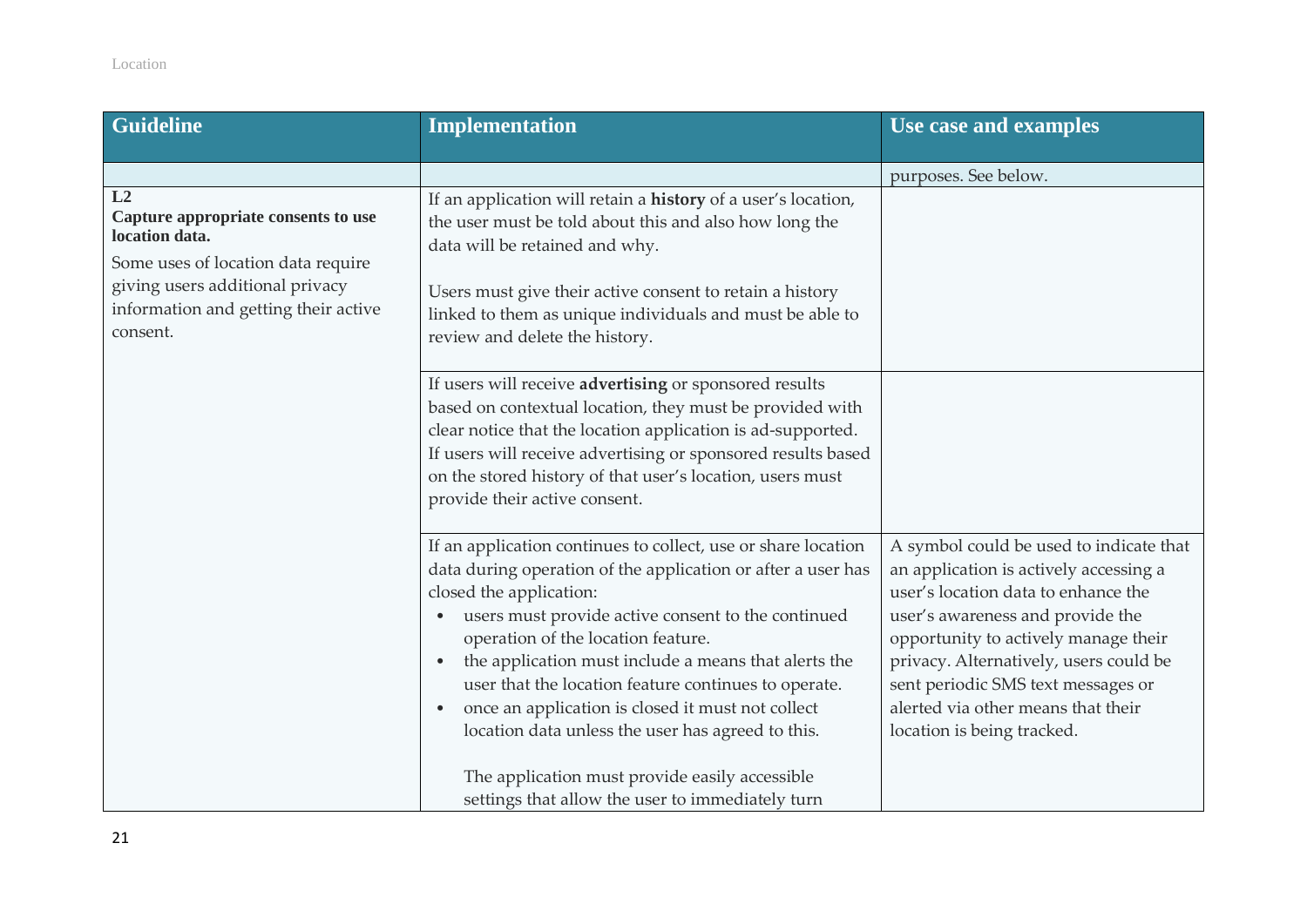| <b>Guideline</b> | <b>Implementation</b>                                                                                                                                                                                                                                                                                                                                                                                                                                                                                                                                                                                                                                                                                                                                                                                                                                                                                                                                                                                                                                                                                                                                                                                                                                                                                                        | Use case and examples |
|------------------|------------------------------------------------------------------------------------------------------------------------------------------------------------------------------------------------------------------------------------------------------------------------------------------------------------------------------------------------------------------------------------------------------------------------------------------------------------------------------------------------------------------------------------------------------------------------------------------------------------------------------------------------------------------------------------------------------------------------------------------------------------------------------------------------------------------------------------------------------------------------------------------------------------------------------------------------------------------------------------------------------------------------------------------------------------------------------------------------------------------------------------------------------------------------------------------------------------------------------------------------------------------------------------------------------------------------------|-----------------------|
|                  | location on or off, including a "location off" feature that<br>overrides all other location settings in the application.<br>If an application will automatically broadcast a user's<br>location or share a user's location with other people, for<br>example, in a social location feature:<br>the default setting must be private. That is, the user<br>must give active consent to begin sharing location<br>and must affirmatively choose individual users or<br>groups of users who will have access to their location.<br>when sharing has been activated, there must be a<br>clear and prominent indicator that location is being<br>shared.<br>the user must be able to set the level of granularity of<br>the location (i.e., city, street, exact physical location)<br>the user must be able to manually override the<br>$\bullet$<br>location information presented or turn off location<br>sharing at any time.<br>users who are identified or age-verified as children<br>must be prevented from publishing their location<br>(that is, sharing with the general public). If these<br>users are able to share information with their<br>contacts, granularity must by default be set at the city<br>level or wider.<br>the application shares location data with other<br>If<br>applications, sites or services: |                       |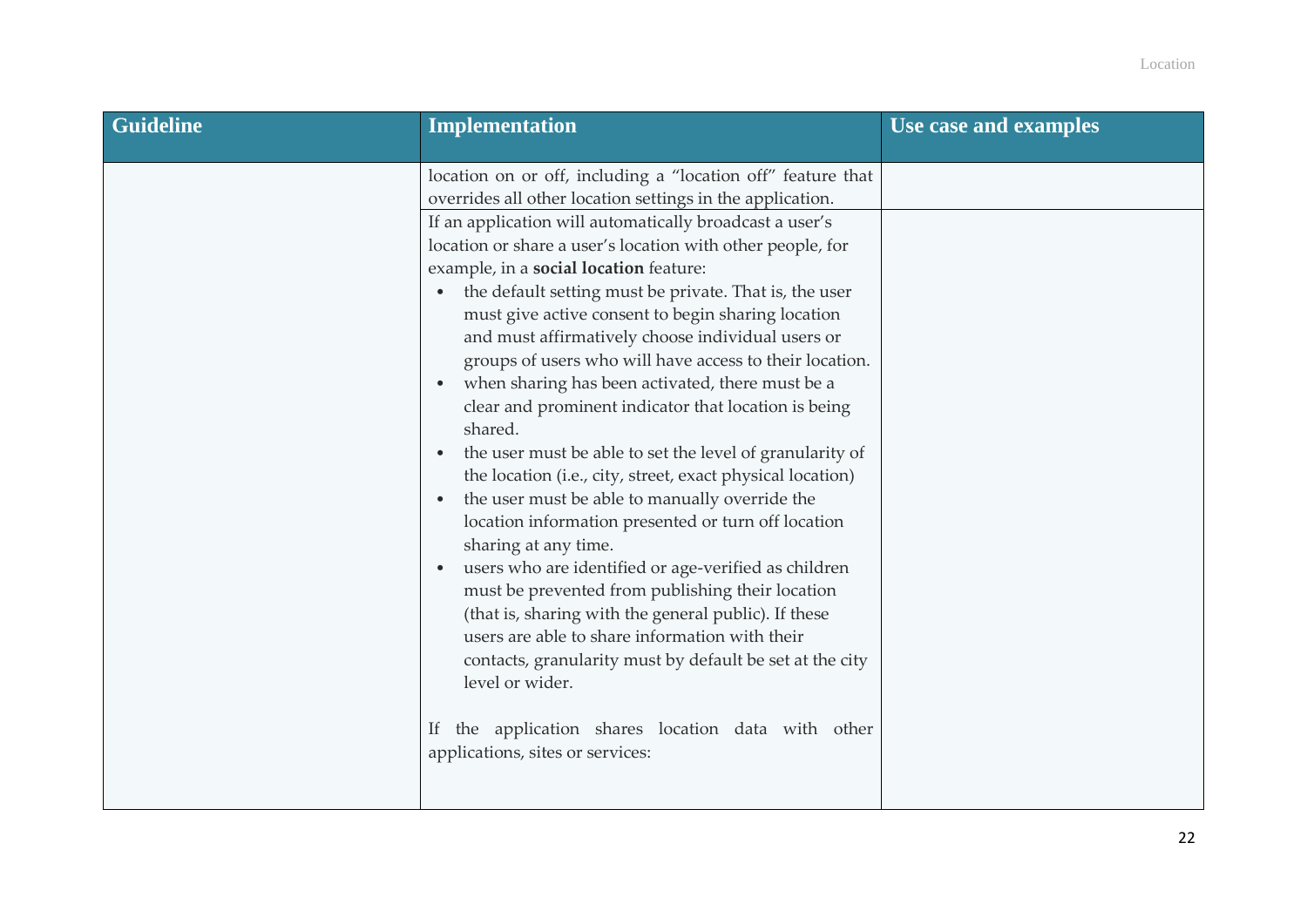| <b>Guideline</b> | <b>Implementation</b>                                                                                                                                                                                                                                                                                                                                                                                 | Use case and examples |
|------------------|-------------------------------------------------------------------------------------------------------------------------------------------------------------------------------------------------------------------------------------------------------------------------------------------------------------------------------------------------------------------------------------------------------|-----------------------|
|                  | There must be a disclosure identifying and providing<br>a link or other means to access the application, site or<br>service.<br>Users must provide active consent to share location<br>with the application, site or service.<br>User must be able to easily manage what other<br>applications, sites and services have access to the<br>location, for example, to withdraw consent where<br>desired. |                       |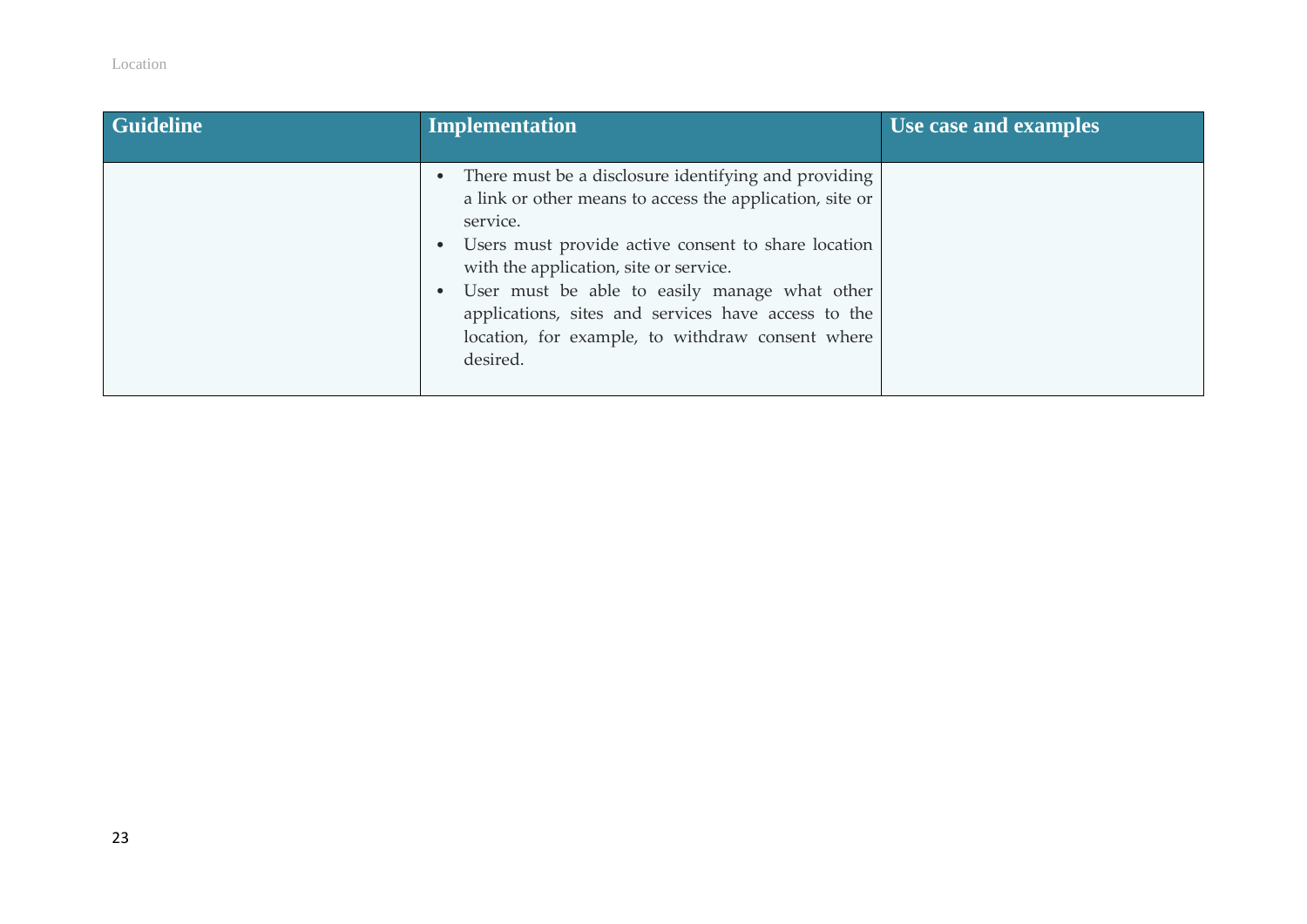### Children and adolescents

While children and adolescents may be skilled at navigating the internet and engaging with mobile applications, they may lack the maturity to appreciate the wider social and personal consequences of revealing their personal information or allowing others to collect and use it.

Applications specifically directed at or used by children and adolescents must ensure that the collection, access and use of personal information is appropriate in all given circumstances and is compatible with national law and any applicable regulatory codes.

See also: *Social networks and social media, Location, Mobile advertising*

| <b>Guideline</b>                                                                                                                                                                                                                                                                                  | <b>Implementation</b>                                                                                                                                                                                                                                                                                                                                                                                                                                                       | Use case and examples                   |
|---------------------------------------------------------------------------------------------------------------------------------------------------------------------------------------------------------------------------------------------------------------------------------------------------|-----------------------------------------------------------------------------------------------------------------------------------------------------------------------------------------------------------------------------------------------------------------------------------------------------------------------------------------------------------------------------------------------------------------------------------------------------------------------------|-----------------------------------------|
| CA1<br>Tailor applications to appropriate age<br>ranges. Applications that are intended<br>for children and adolescents should be<br>appropriate for the target age range<br>and help such users to easily<br>understand the consequences of<br>installing or using an application or<br>service. | Consider the risk posed to a child or adolescent by the<br>collection and use of personal information and ensure<br>these risks are properly addressed.<br>Ensure that the language and style of the application are<br>appropriate, and that it aids understanding prior to<br>installation and activation of the application.<br>Applications must provide clear notice about the content<br>that will be made available, and its suitability for specific<br>age groups. |                                         |
| CA2                                                                                                                                                                                                                                                                                               | Set minimum default settings for categories of personal                                                                                                                                                                                                                                                                                                                                                                                                                     | For example, do not permit the          |
| Set privacy protective default settings.                                                                                                                                                                                                                                                          | and location information that pose risks to children and                                                                                                                                                                                                                                                                                                                                                                                                                    | automatic collection and sharing of     |
| Applications that are intended for                                                                                                                                                                                                                                                                | adolescents in relation to the nature of the app.                                                                                                                                                                                                                                                                                                                                                                                                                           | contact details or location information |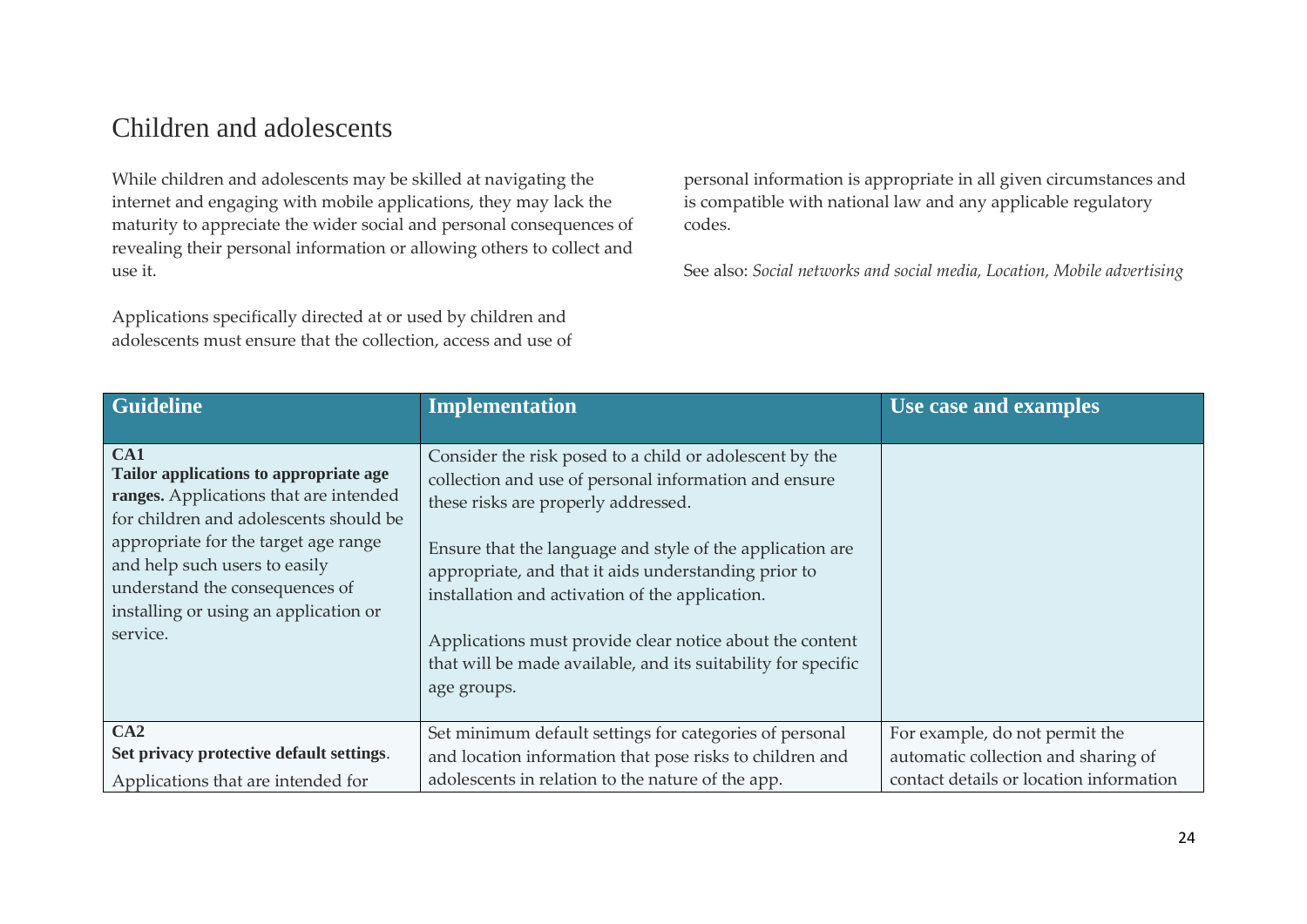| <b>Guideline</b>                                                                                                                                                                                                                            | <b>Implementation</b>                                                                                                                                                                                                                                                                                                                                                                                                                                                                                                                                                                | Use case and examples                                                                                                                                                                                        |
|---------------------------------------------------------------------------------------------------------------------------------------------------------------------------------------------------------------------------------------------|--------------------------------------------------------------------------------------------------------------------------------------------------------------------------------------------------------------------------------------------------------------------------------------------------------------------------------------------------------------------------------------------------------------------------------------------------------------------------------------------------------------------------------------------------------------------------------------|--------------------------------------------------------------------------------------------------------------------------------------------------------------------------------------------------------------|
| children and adolescents must have a<br>location default setting that prevents<br>users from automatically publishing<br>their precise location data.                                                                                       | Limit the granularity of location data that a child or<br>adolescent is able to share to a generic level such as city or<br>region.                                                                                                                                                                                                                                                                                                                                                                                                                                                  | and limit these to reduce associated<br>risks.                                                                                                                                                               |
| CA3<br>Comply with laws on the protection of<br>children.<br>Applications must at all times comply<br>with the special legal requirements that<br>applicable jurisdictions may impose to<br>protect children.                               | Specific laws, codes and regulations apply in many<br>jurisdictions to the collection of personal information from<br>children and adolescents. In some cases, parental consent<br>is required before you may collect personal information<br>about children.<br>If your app is directed at children you must take measures<br>to comply with applicable rules relating to the collection<br>and use of their personal information.                                                                                                                                                  |                                                                                                                                                                                                              |
| CA4<br>Age verify where possible and<br>appropriate.<br>Under certain circumstances, age<br>verification may be appropriate (for<br>example, where applications contain<br>social networking features or allow<br>access to adult content). | Where possible, integrate age verification processes into<br>the application in order to control access to age restricted<br>apps or content and minimise inappropriate collection and<br>sharing of personal information relating to children and<br>adolescents.<br>Where integration with access controls is not possible,<br>users may be asked to self-certify instead - in that case,<br>they must be asked for a date of birth during installation,<br>activation or registration. Consider that children and<br>adolescents are adept at bypassing safety controls. If users | A date of birth entry form with a<br>prominent disclaimer that users under<br>the age of 16 will be given restricted<br>access will encourage younger users to<br>lie about their age in self-certification. |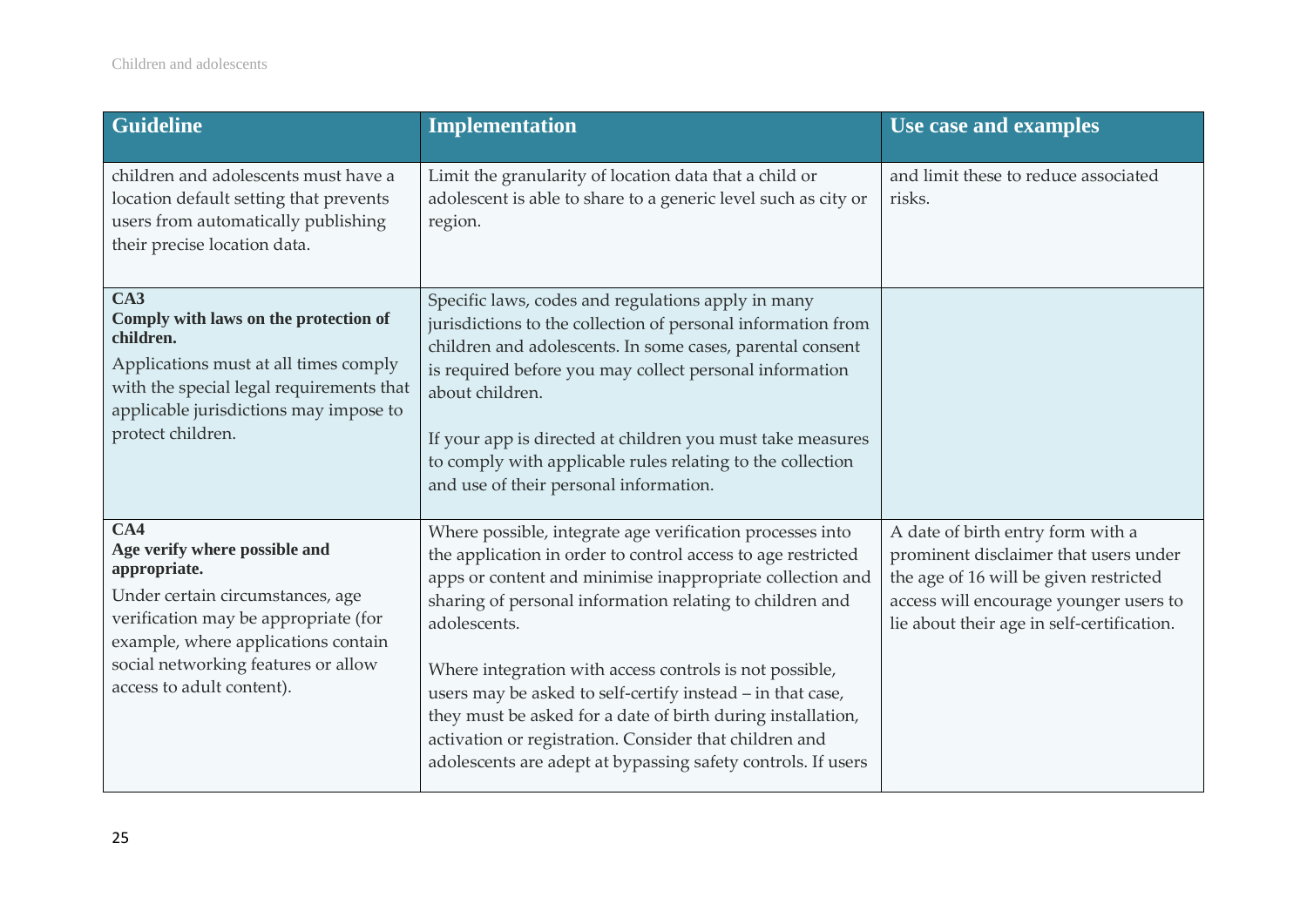| <b>Guideline</b> | <b>Implementation</b>                                                                                                                                                                                                                                                   | Use case and examples |
|------------------|-------------------------------------------------------------------------------------------------------------------------------------------------------------------------------------------------------------------------------------------------------------------------|-----------------------|
|                  | enter a date of birth indicating an age where they must be<br>denied access to a service or otherwise restricted, they<br>must be prevented from starting over and entering a<br>different date of birth during that session and thereafter if<br>technically possible. |                       |
|                  | Make sure not to include prompts to the user that could be<br>seen as encouraging them to lie about their date of birth.                                                                                                                                                |                       |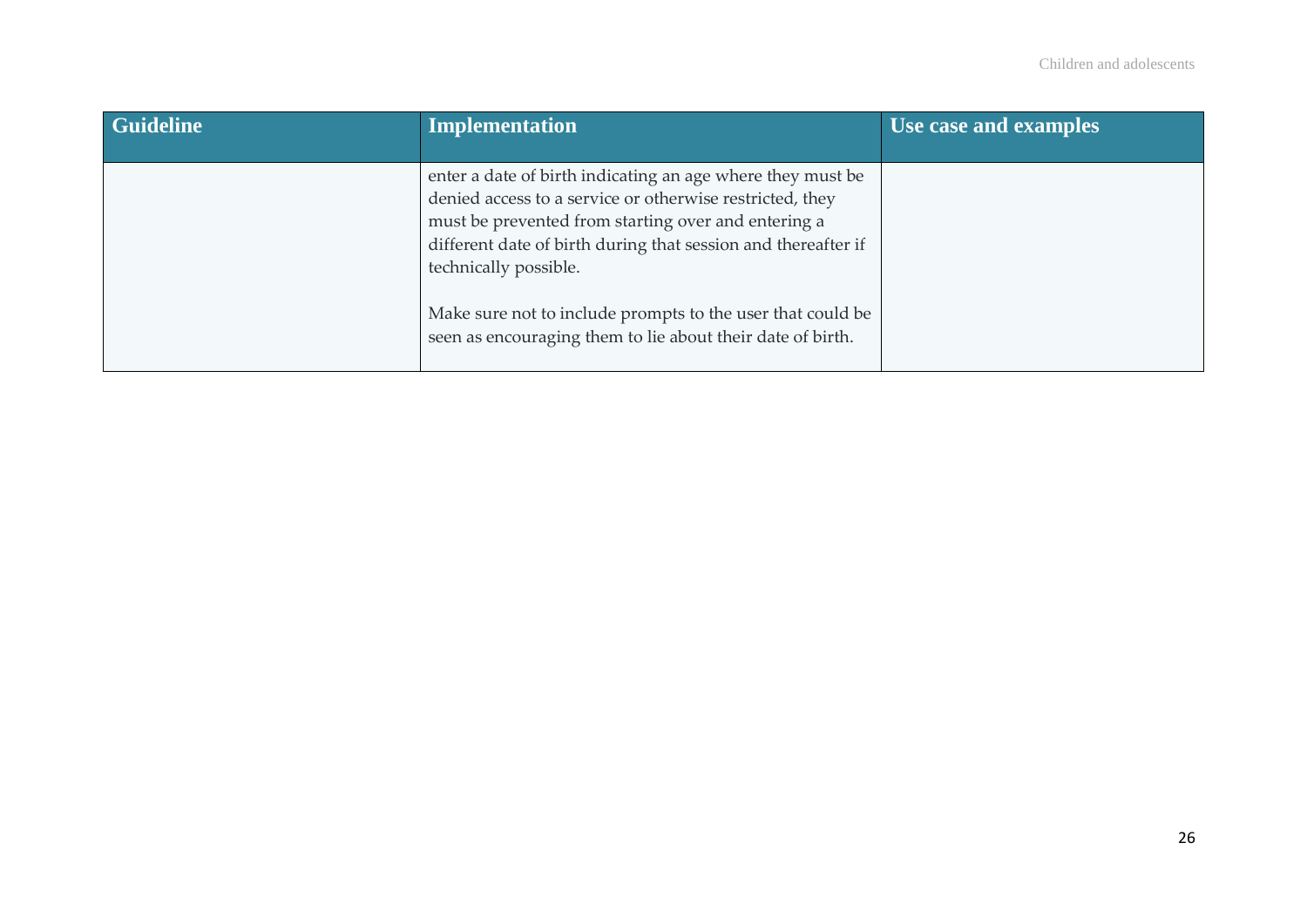### Accountability and enforcement

For these guidelines to have an impact, they must apply to all contributors to the mobile application ecosystem and be built by design into the application platform. All involved in the development, provision, sale and supply of applications, who access, collect and use

personal information, or who make it possible for others to access, collect and use personal information, must work to create the tools and interfaces that make these guidelines possible.

| <b>Guideline</b>                                                                                                                                                             | <b>Implementation</b>                                                                                                                                                                                                                                                                                                            | Use case and examples                                                                                                   |
|------------------------------------------------------------------------------------------------------------------------------------------------------------------------------|----------------------------------------------------------------------------------------------------------------------------------------------------------------------------------------------------------------------------------------------------------------------------------------------------------------------------------|-------------------------------------------------------------------------------------------------------------------------|
| AE1<br>Assign responsibility for ensuring end-<br>user privacy is considered and delivered<br>throughout the product lifecycle and<br>through applicable business processes. | Each entity that collects personal information about users<br>must ensure a company representative (or representatives)<br>is assigned the responsibility for ensuring end-user<br>privacy is built into applications and services and business<br>processes.                                                                    |                                                                                                                         |
| AE2<br>Give users tools to report problems<br>regarding an application.                                                                                                      | Users must be able to report problems with applications or<br>the content they contain, or with the application platforms<br>themselves.                                                                                                                                                                                         | Provide a short statement and link on<br>the app landing page, and or your<br>corporate website. Clearly signpost this. |
|                                                                                                                                                                              | Users must be provided with information explaining how<br>they can report applications that they suspect, or which<br>are found to breach the privacy and security of their<br>personal information. Procedures should be established<br>and maintained to deal with such reports and address any<br>specific threats and risks. | If you collect email contact addresses<br>(with permission) you could also email<br>that information to users.          |